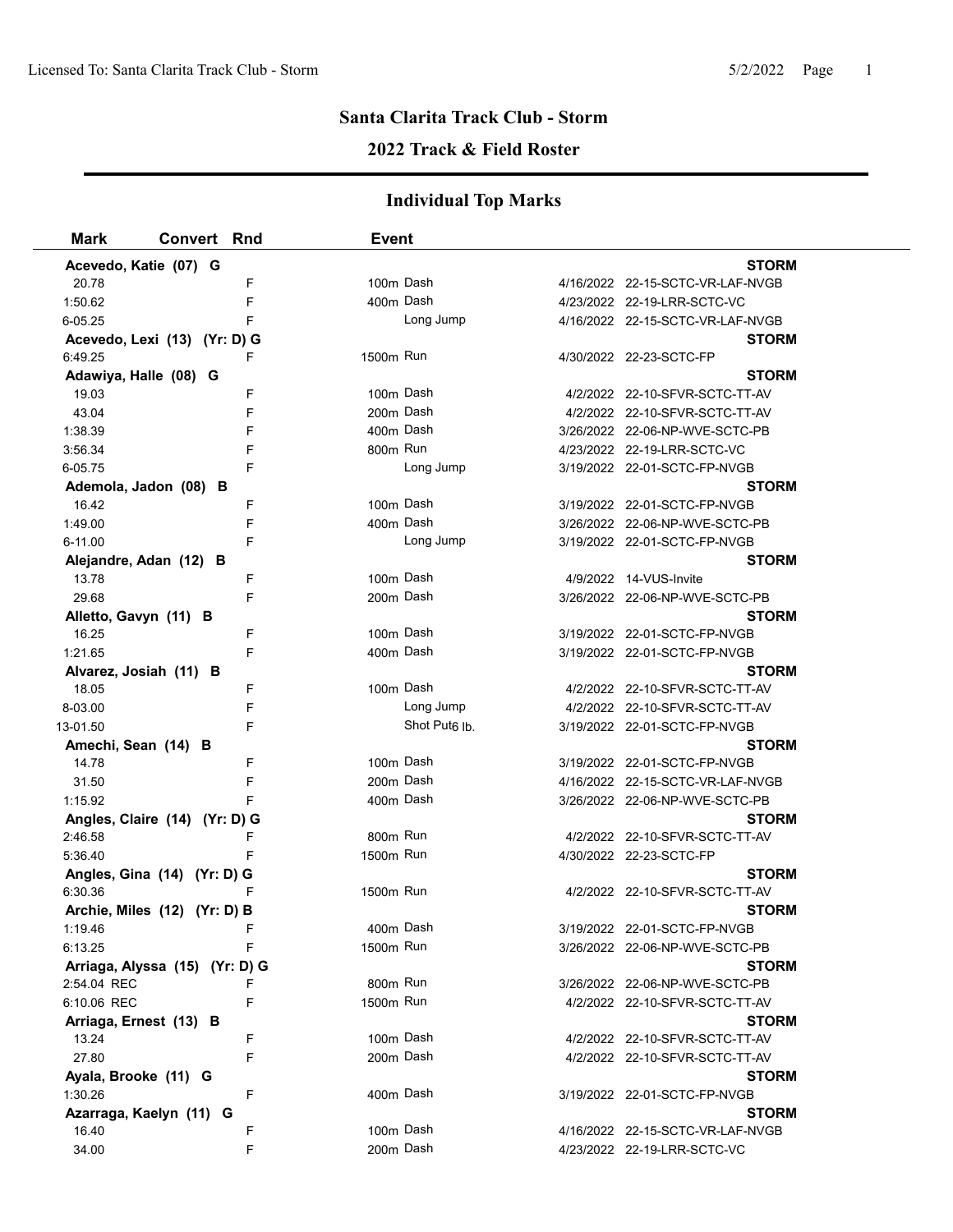# **2022 Track & Field Roster**

| <b>Mark</b>                      | <b>Convert Rnd</b> |        | <b>Event</b>         |           |                                  |  |
|----------------------------------|--------------------|--------|----------------------|-----------|----------------------------------|--|
| Azarraga, Kaelyn (11) G          |                    |        |                      |           | <b>STORM</b>                     |  |
| 1:20.99                          |                    | F      | 400m Dash            |           | 3/26/2022 22-06-NP-WVE-SCTC-PB   |  |
| Baird, Jake (12) (Yr: D) B       |                    |        |                      |           | <b>STORM</b>                     |  |
| 1:11.71                          |                    | F      | 400m Dash            |           | 4/16/2022 22-15-SCTC-VR-LAF-NVGB |  |
| 2:45.45                          |                    | F      | 800m Run             |           | 3/26/2022 22-06-NP-WVE-SCTC-PB   |  |
| 5:17.80 REC                      |                    | F      | 1500m Run            |           | 4/16/2022 22-15-SCTC-VR-LAF-NVGB |  |
| 11:29.42 REC                     |                    |        | 3000m Run            |           | 4/23/2022 22-19-LRR-SCTC-VC      |  |
| Baljet, Christian (12) (Yr: D) B |                    |        |                      |           | <b>STORM</b>                     |  |
| 5:59.68                          |                    | F      | 1500m Run            |           | 4/23/2022 22-19-LRR-SCTC-VC      |  |
| 12:53.82                         |                    | F      | 3000m Run            |           | 4/30/2022 22-23-SCTC-FP          |  |
| Barraza, Drew (07) B             |                    |        |                      |           | <b>STORM</b>                     |  |
| 21.17                            |                    | F      | 100m Dash            |           | 3/19/2022 22-01-SCTC-FP-NVGB     |  |
| 1:40.52                          |                    | F      | 400m Dash            |           | 3/26/2022 22-06-NP-WVE-SCTC-PB   |  |
| 3:38.53                          |                    | F      | 800m Run             |           | 4/30/2022 22-23-SCTC-FP          |  |
| 7:35.82                          |                    | F      | 1500m Run            |           | 4/23/2022 22-19-LRR-SCTC-VC      |  |
| 6-07.50                          |                    | F      |                      | Long Jump | 4/23/2022 22-19-LRR-SCTC-VC      |  |
| Barraza, Jay (09) B              |                    |        |                      |           | <b>STORM</b>                     |  |
| 18.36                            |                    | F      | 100m Dash            |           | 3/19/2022 22-01-SCTC-FP-NVGB     |  |
| 1:30.86                          |                    | F      | 400m Dash            |           | 4/30/2022 22-23-SCTC-FP          |  |
| 8-02.25                          |                    | F      |                      | Long Jump | 4/2/2022 22-10-SFVR-SCTC-TT-AV   |  |
| Basey, Owen (06) B               |                    |        |                      |           | <b>STORM</b>                     |  |
| 22.86                            |                    | F      | 100m Dash            |           | 4/30/2022 22-23-SCTC-FP          |  |
| 59.47                            |                    | F      | 200m Dash            |           | 4/2/2022 22-10-SFVR-SCTC-TT-AV   |  |
| 1:58.48                          |                    | F      | 400m Dash            |           | 3/26/2022 22-06-NP-WVE-SCTC-PB   |  |
| 4-10.00                          |                    | F      |                      | Long Jump | 4/2/2022 22-10-SFVR-SCTC-TT-AV   |  |
| Basey, Troy (05) B               |                    |        |                      |           | <b>STORM</b>                     |  |
| 26.52                            |                    | F      | 100m Dash            |           | 4/30/2022 22-23-SCTC-FP          |  |
| 1:07.59                          |                    | F      | 200m Dash            |           | 4/2/2022 22-10-SFVR-SCTC-TT-AV   |  |
| 2:24.99                          |                    | F      | 400m Dash            |           | 3/26/2022 22-06-NP-WVE-SCTC-PB   |  |
| 4-01.50                          |                    |        |                      | Long Jump | 4/30/2022 22-23-SCTC-FP          |  |
| Basin, Alexander (14) (Yr: D) B  |                    |        |                      |           | <b>STORM</b>                     |  |
| 2:25.87                          |                    | F      | 800m Run             |           | 4/30/2022 22-23-SCTC-FP          |  |
| 5:09.49                          |                    | F      | 1500m Run            |           | 3/26/2022 22-06-NP-WVE-SCTC-PB   |  |
| 15-07.50                         |                    | F      |                      | Long Jump | 4/23/2022 22-19-LRR-SCTC-VC      |  |
| Basin, Dennis (08) (Yr: D) B     |                    |        |                      |           | <b>STORM</b>                     |  |
| 20.50                            |                    | F      | 100m Dash            |           | 3/19/2022 22-01-SCTC-FP-NVGB     |  |
| 3:17.44                          |                    | F      | 800m Run             |           | 4/16/2022 22-15-SCTC-VR-LAF-NVGB |  |
| X3:17.44                         |                    | F      | 800 <sub>m</sub> Run |           | 4/16/2022 22-15-SCTC-VR-LAF-NVGB |  |
| 6:46.59                          |                    | F      | 1500m Run            |           | 3/26/2022 22-06-NP-WVE-SCTC-PB   |  |
| 8-01.50                          |                    | F      |                      | Long Jump | 4/23/2022 22-19-LRR-SCTC-VC      |  |
| Basin, Matt (06) (Yr: D) B       |                    |        |                      |           | <b>STORM</b>                     |  |
| 1:30.96                          |                    | F      | 400m Dash            |           | 4/23/2022 22-19-LRR-SCTC-VC      |  |
| 3:06.35 REC                      |                    | F      | 800m Run             |           | 4/30/2022 22-23-SCTC-FP          |  |
| 6:02.96 REC                      |                    | F      | 1500m Run            | Long Jump | 4/16/2022 22-15-SCTC-VR-LAF-NVGB |  |
| 6-02.00                          |                    | F      |                      |           | 3/19/2022 22-01-SCTC-FP-NVGB     |  |
| Beaman, Stella (11) G            |                    |        | 100m Dash            |           | <b>STORM</b>                     |  |
| 17.49                            |                    | F      | 200m Dash            |           | 4/16/2022 22-15-SCTC-VR-LAF-NVGB |  |
| 40.47                            |                    | F<br>F | 800m Run             |           | 3/19/2022 22-01-SCTC-FP-NVGB     |  |
| 4:04.35                          |                    |        |                      |           | 4/9/2022 14-VUS-Invite           |  |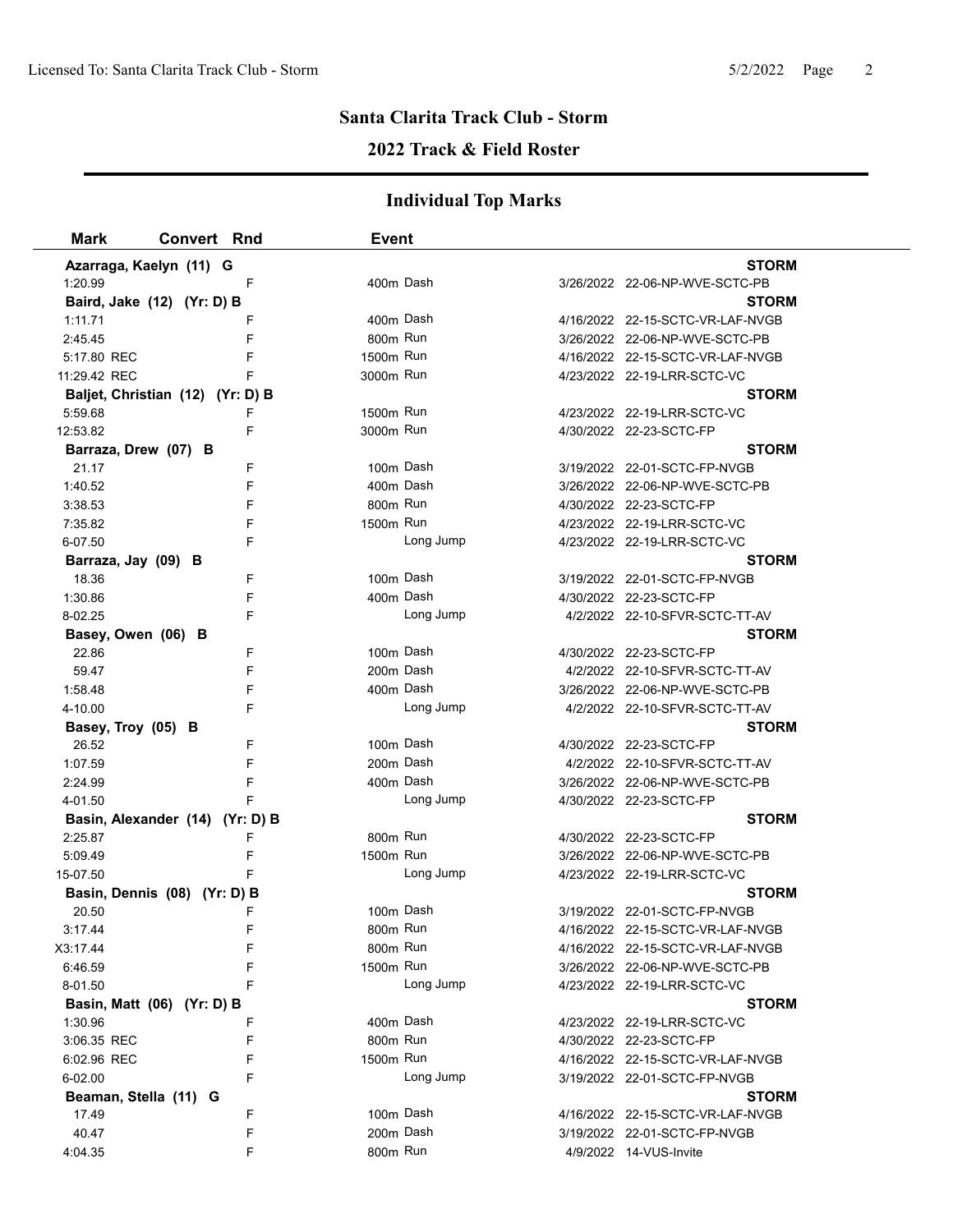### **2022 Track & Field Roster**

| <b>Mark</b>           | <b>Convert Rnd</b>                 |   | <b>Event</b> |           |                                  |  |
|-----------------------|------------------------------------|---|--------------|-----------|----------------------------------|--|
|                       | Beaman, Stella (11) G              |   |              |           | <b>STORM</b>                     |  |
| 3-04.00               |                                    | F |              | High Jump | 4/16/2022 22-15-SCTC-VR-LAF-NVGB |  |
| 9-03.00               |                                    | F |              | Long Jump | 4/16/2022 22-15-SCTC-VR-LAF-NVGB |  |
|                       | Berbnabe, Emilee (13) G            |   |              |           | <b>STORM</b>                     |  |
| 15.51                 |                                    | F | 100m Dash    |           | 4/16/2022 22-15-SCTC-VR-LAF-NVGB |  |
|                       | Bertola, Megan (13) (Yr: D) G      |   |              |           | <b>STORM</b>                     |  |
| 1:11.13               |                                    | F | 400m Dash    |           | 3/26/2022 22-06-NP-WVE-SCTC-PB   |  |
| 2:47.54               |                                    | F | 800m Run     |           | 4/30/2022 22-23-SCTC-FP          |  |
| 5:52.77               |                                    |   | 1500m Run    |           | 3/26/2022 22-06-NP-WVE-SCTC-PB   |  |
| 14:15.01              |                                    |   | 3000m Run    |           | 4/9/2022 14-VUS-Invite           |  |
| Besch, Piper (10) G   |                                    |   |              |           | <b>STORM</b>                     |  |
| 16.87                 |                                    | F | 100m Dash    |           | 4/16/2022 22-15-SCTC-VR-LAF-NVGB |  |
| 1:19.89               |                                    | F | 400m Dash    |           | 3/26/2022 22-06-NP-WVE-SCTC-PB   |  |
| 8-08.75               |                                    | F |              | Long Jump | 4/23/2022 22-19-LRR-SCTC-VC      |  |
| Bibeau, Trent (04) B  |                                    |   |              |           | <b>STORM</b>                     |  |
| 31.01                 |                                    | F | 100m Dash    |           | 4/2/2022 22-10-SFVR-SCTC-TT-AV   |  |
| 1:10.24               |                                    | F |              | 200m Dash | 4/30/2022 22-23-SCTC-FP          |  |
| Bibeau, Trever (11) B |                                    |   |              |           | <b>STORM</b>                     |  |
| 15.95                 |                                    | F | 100m Dash    |           | 4/16/2022 22-15-SCTC-VR-LAF-NVGB |  |
| 34.76                 |                                    | F | 200m Dash    |           | 4/2/2022 22-10-SFVR-SCTC-TT-AV   |  |
| 1:17.63               |                                    | F | 400m Dash    |           | 4/2/2022 22-10-SFVR-SCTC-TT-AV   |  |
|                       | Bogoniewski, Aiden (13) (Yr: D) B  |   |              |           | <b>STORM</b>                     |  |
| 2:41.19               |                                    | F | 800m Run     |           | 4/30/2022 22-23-SCTC-FP          |  |
| 5:18.82               |                                    | F | 1500m Run    |           | 4/30/2022 22-23-SCTC-FP          |  |
| 11:17.30              |                                    | F | 3000m Run    |           | 3/26/2022 22-06-NP-WVE-SCTC-PB   |  |
| 9-01.00               |                                    |   |              | Long Jump | 3/26/2022 22-06-NP-WVE-SCTC-PB   |  |
|                       | Bogoniewski, Andrew (11) (Yr: D) B |   |              |           | <b>STORM</b>                     |  |
| 3:16.49               |                                    |   | 800m Run     |           | 4/30/2022 22-23-SCTC-FP          |  |
| 6:22.11               |                                    | F | 1500m Run    |           | 4/23/2022 22-19-LRR-SCTC-VC      |  |
| 13:34.83              |                                    | F | 3000m Run    |           | 3/19/2022 22-01-SCTC-FP-NVGB     |  |
| 7-05.00               |                                    |   |              | Long Jump | 4/2/2022 22-10-SFVR-SCTC-TT-AV   |  |
|                       | Bogoniewski, Evan (09) (Yr: D) B   |   |              |           | <b>STORM</b>                     |  |
| 1:28.32               |                                    | F | 400m Dash    |           | 4/16/2022 22-15-SCTC-VR-LAF-NVGB |  |
| 6:01.98               |                                    | F | 1500m Run    |           | 4/16/2022 22-15-SCTC-VR-LAF-NVGB |  |
|                       | Buchanan, Emma (13) G              |   |              |           | <b>STORM</b>                     |  |
| 2:51.90               |                                    | F | 800m Run     |           | 4/2/2022 22-10-SFVR-SCTC-TT-AV   |  |
| Burse, Jaeden (13) B  |                                    |   |              |           | <b>STORM</b>                     |  |
| 12.47                 |                                    | F | 100m Dash    |           | 4/16/2022 22-15-SCTC-VR-LAF-NVGB |  |
|                       | Busenitz, Abigail (14) G           |   |              |           | <b>STORM</b>                     |  |
| 15.94                 |                                    | F | 100m Dash    |           | 3/26/2022 22-06-NP-WVE-SCTC-PB   |  |
| 35.65                 |                                    | F | 200m Dash    |           | 4/16/2022 22-15-SCTC-VR-LAF-NVGB |  |
|                       | Calderon, Kenzie (09) (Yr: D) G    |   |              |           | <b>STORM</b>                     |  |
| 2:57.38               |                                    | F | 800m Run     |           | 4/16/2022 22-15-SCTC-VR-LAF-NVGB |  |
| X2:57.38              |                                    | F | 800m Run     |           | 4/16/2022 22-15-SCTC-VR-LAF-NVGB |  |
| 5:58.20 REC           |                                    | F | 1500m Run    |           | 4/23/2022 22-19-LRR-SCTC-VC      |  |
|                       | Calderon, Noah (10) (Yr: D) B      |   |              |           | <b>STORM</b>                     |  |
| 1:06.56               |                                    | F | 400m Dash    |           | 4/30/2022 22-23-SCTC-FP          |  |
| 2:45.18               |                                    | F | 800m Run     |           | 4/9/2022 14-VUS-Invite           |  |
| 5:36.80               |                                    | F | 1500m Run    |           | 4/23/2022 22-19-LRR-SCTC-VC      |  |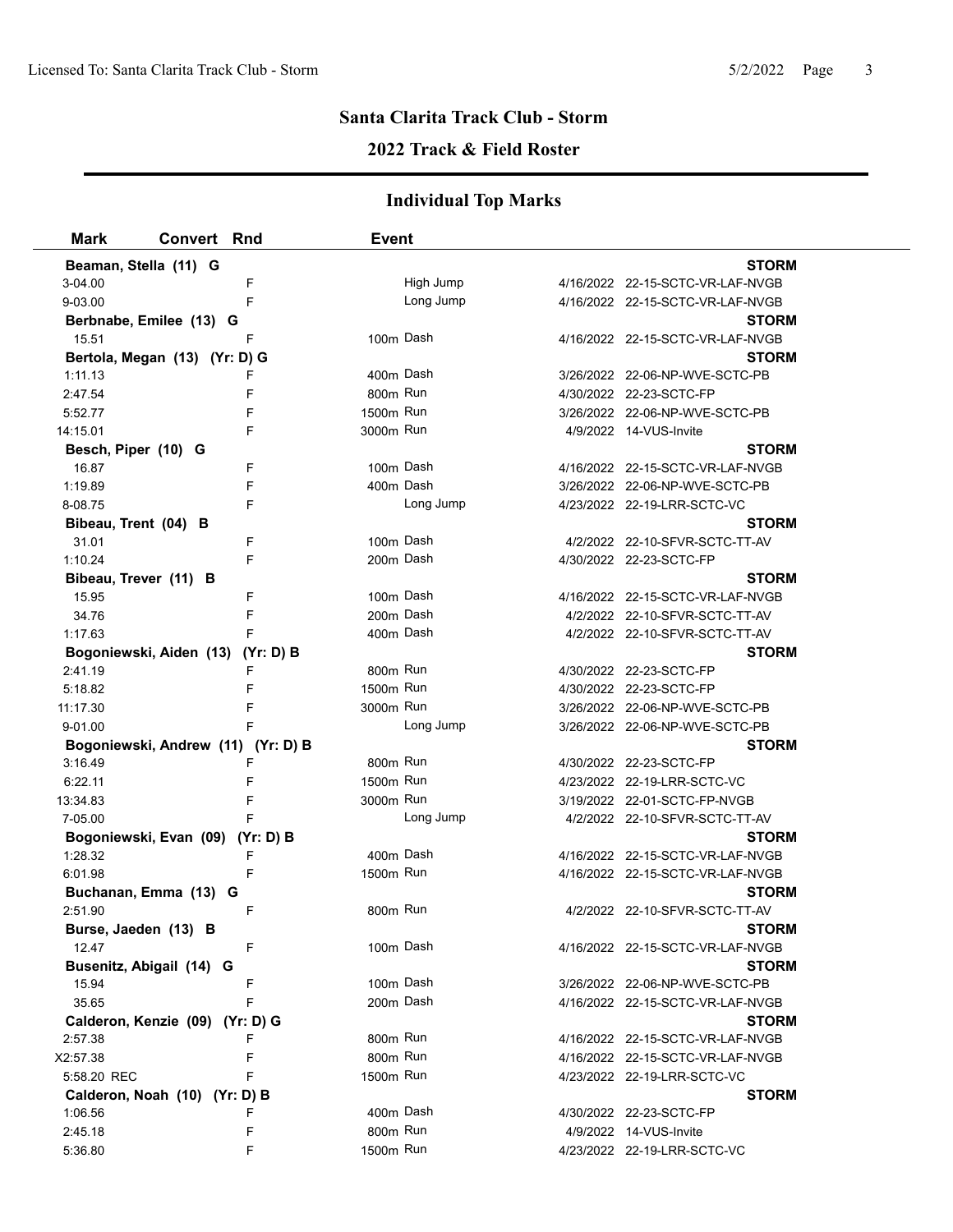### **2022 Track & Field Roster**

| <b>Mark</b>              | <b>Convert Rnd</b>               | <b>Event</b> |                           |                                                           |  |
|--------------------------|----------------------------------|--------------|---------------------------|-----------------------------------------------------------|--|
|                          | Calderon, Noah (10) (Yr: D) B    |              |                           | <b>STORM</b>                                              |  |
| 12:02.68                 |                                  | 3000m Run    |                           | 4/2/2022 22-10-SFVR-SCTC-TT-AV                            |  |
| 10-03.75                 | F                                |              | Long Jump                 | 3/19/2022 22-01-SCTC-FP-NVGB                              |  |
| Calhoun, Khalil (13) B   |                                  |              |                           | <b>STORM</b>                                              |  |
| 12.37 REC                | F                                | 100m Dash    |                           | 4/30/2022 22-23-SCTC-FP                                   |  |
| 25.11 REC                | F                                | 200m Dash    |                           | 4/30/2022 22-23-SCTC-FP                                   |  |
| 57.00 REC                | F                                | 400m Dash    |                           | 3/26/2022 22-06-NP-WVE-SCTC-PB                            |  |
| X2:23.48                 | F                                | 800m Run     |                           | 4/16/2022 22-15-SCTC-VR-LAF-NVGB                          |  |
| 2:23.48 REC              | F                                | 800m Run     |                           | 4/16/2022 22-15-SCTC-VR-LAF-NVGB                          |  |
|                          | Campbell, Matthew (14) (Yr: D) B |              |                           | <b>STORM</b>                                              |  |
| 2:42.24 REC              | F                                | 800m Run     |                           | 3/19/2022 22-01-SCTC-FP-NVGB                              |  |
| 5:27.65                  | F                                | 1500m Run    |                           | 3/19/2022 22-01-SCTC-FP-NVGB                              |  |
| 11:35.83 REC             | F                                | 3000m Run    |                           | 4/23/2022 22-19-LRR-SCTC-VC                               |  |
| Campoverde, Alexis (13)  | в                                |              |                           | <b>STORM</b>                                              |  |
| 12.99                    | F                                | 100m Dash    |                           | 4/30/2022 22-23-SCTC-FP                                   |  |
| 28.42                    | F                                | 200m Dash    |                           | 4/30/2022 22-23-SCTC-FP                                   |  |
| 1:05.68                  | F                                | 400m Dash    |                           | 4/16/2022 22-15-SCTC-VR-LAF-NVGB                          |  |
| 20.01                    |                                  |              | 100m Hurdles 33"          | 4/2/2022 22-10-SFVR-SCTC-TT-AV                            |  |
| Campoverde, Jacob (11)   | В                                |              |                           | <b>STORM</b>                                              |  |
| 17.43                    | F                                | 100m Dash    |                           | 4/16/2022 22-15-SCTC-VR-LAF-NVGB                          |  |
| 8-07.50                  | F                                |              | Long Jump                 | 3/26/2022 22-06-NP-WVE-SCTC-PB                            |  |
| 17-01.50                 | F                                |              | Shot Put <sub>6</sub> lb. | 4/2/2022 22-10-SFVR-SCTC-TT-AV                            |  |
| Campoverde, Ken (14) B   |                                  |              |                           | <b>STORM</b>                                              |  |
| 14.49                    | F                                | 100m Dash    |                           | 4/2/2022 22-10-SFVR-SCTC-TT-AV                            |  |
| 31.78                    | F                                | 200m Dash    |                           | 3/26/2022 22-06-NP-WVE-SCTC-PB                            |  |
| 1:10.23                  | F                                | 400m Dash    |                           | 4/23/2022 22-19-LRR-SCTC-VC                               |  |
| 22.78                    | F                                |              | 100m Hurdles 36"          | 4/23/2022 22-19-LRR-SCTC-VC                               |  |
| 7-11.00                  |                                  |              | Long Jump                 | 3/19/2022 22-01-SCTC-FP-NVGB                              |  |
|                          | Campoverde, Sarah (09) G         |              |                           | <b>STORM</b>                                              |  |
| 16.73                    | F                                | 100m Dash    |                           | 4/30/2022 22-23-SCTC-FP                                   |  |
| 1:23.13                  | F                                | 400m Dash    |                           | 4/23/2022 22-19-LRR-SCTC-VC                               |  |
| 3-00.00                  | F                                |              | High Jump                 | 4/2/2022 22-10-SFVR-SCTC-TT-AV                            |  |
| 4-10.50                  | F                                |              | Long Jump                 | 3/19/2022 22-01-SCTC-FP-NVGB                              |  |
|                          | Caradine, Jeremiah (11) B        |              |                           | <b>STORM</b>                                              |  |
| 15.92                    | F                                | 100m Dash    |                           | 4/30/2022 22-23-SCTC-FP                                   |  |
| 35.91                    | F                                | 200m Dash    |                           | 3/19/2022 22-01-SCTC-FP-NVGB                              |  |
| 8-07.75                  | F                                |              | Long Jump                 | 4/2/2022 22-10-SFVR-SCTC-TT-AV                            |  |
| 29-04.00 REC             | F                                |              | Shot Put <sub>6</sub> lb. | 4/2/2022 22-10-SFVR-SCTC-TT-AV                            |  |
| Carges, Malachi (08) B   |                                  |              |                           | <b>STORM</b>                                              |  |
| 20.03<br>1:42.14         | F                                | 100m Dash    |                           | 3/26/2022 22-06-NP-WVE-SCTC-PB                            |  |
|                          | F                                | 400m Dash    |                           | 3/26/2022 22-06-NP-WVE-SCTC-PB                            |  |
| Carroll, Brigitte (09) G |                                  | 100m Dash    |                           | <b>STORM</b>                                              |  |
| 17.88<br>39.46           | F<br>F                           | 200m Dash    |                           | 4/16/2022 22-15-SCTC-VR-LAF-NVGB                          |  |
| 1:39.88                  | F                                | 400m Dash    |                           | 4/30/2022 22-23-SCTC-FP<br>3/26/2022 22-06-NP-WVE-SCTC-PB |  |
|                          | Castaneda, Adrian Ayden (05) B   |              |                           | STORM                                                     |  |
| 21.98                    | F                                | 100m Dash    |                           | 3/19/2022 22-01-SCTC-FP-NVGB                              |  |
| 1:50.75                  | F                                | 400m Dash    |                           | 4/2/2022 22-10-SFVR-SCTC-TT-AV                            |  |
| 4:14.22                  | F                                | 800m Run     |                           | 4/2/2022 22-10-SFVR-SCTC-TT-AV                            |  |
|                          |                                  |              |                           |                                                           |  |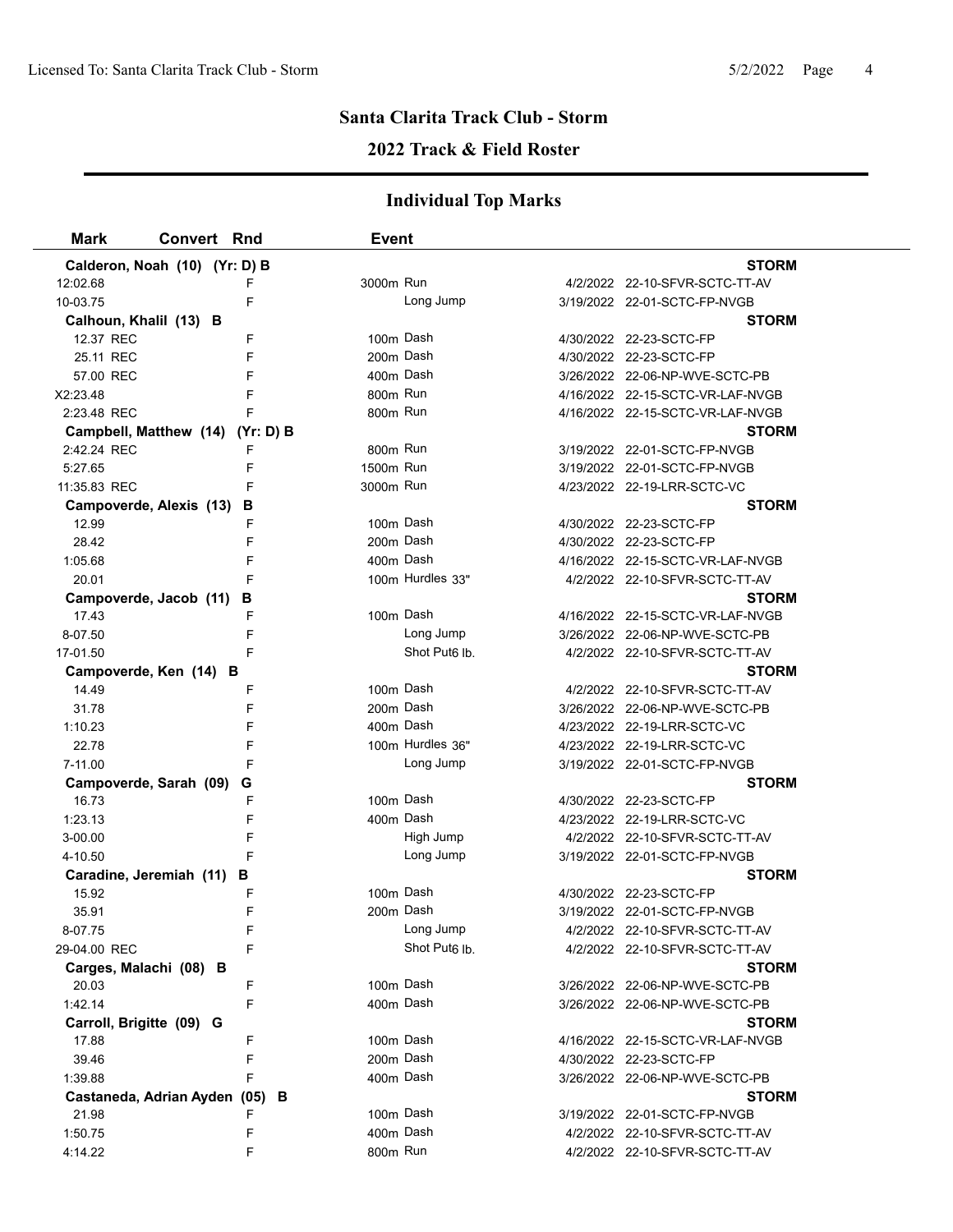### **2022 Track & Field Roster**

| <b>Mark</b>                     | <b>Convert Rnd</b> |                                         | Event                 |                           |                                  |  |
|---------------------------------|--------------------|-----------------------------------------|-----------------------|---------------------------|----------------------------------|--|
| Chambers, Nicole (11) (Yr: D) G |                    |                                         |                       |                           | <b>STORM</b>                     |  |
| 1:11.80                         |                    | F                                       |                       | 400m Dash                 | 3/26/2022 22-06-NP-WVE-SCTC-PB   |  |
| 2:45.97 REC                     |                    | F                                       | 800 <sub>m</sub> Run  |                           | 4/30/2022 22-23-SCTC-FP          |  |
| 5:36.20 REC                     |                    | F                                       | 1500m Run             |                           | 4/2/2022 22-10-SFVR-SCTC-TT-AV   |  |
| 12:08.92 REC                    |                    | F                                       | 3000m Run             |                           | 4/23/2022 22-19-LRR-SCTC-VC      |  |
| Chavez, Lielle (09) G           |                    |                                         |                       |                           | <b>STORM</b>                     |  |
| 19.35                           |                    | F                                       | 100m Dash             |                           | 4/16/2022 22-15-SCTC-VR-LAF-NVGB |  |
| 42.61                           |                    | F                                       |                       | 200m Dash                 | 4/30/2022 22-23-SCTC-FP          |  |
| 1:54.73                         |                    | F                                       |                       | 400m Dash                 | 3/19/2022 22-01-SCTC-FP-NVGB     |  |
| 7-02.00                         |                    | F                                       |                       | Long Jump                 | 4/30/2022 22-23-SCTC-FP          |  |
| Chavez, Natanel (06) B          |                    |                                         |                       |                           | <b>STORM</b>                     |  |
| 24.56                           |                    | F                                       | 100m Dash             |                           | 4/16/2022 22-15-SCTC-VR-LAF-NVGB |  |
| 53.59                           |                    | F                                       |                       | 200m Dash                 | 4/16/2022 22-15-SCTC-VR-LAF-NVGB |  |
| 4-10.00                         |                    | F                                       |                       | Long Jump                 | 3/19/2022 22-01-SCTC-FP-NVGB     |  |
| Chellakumar, Francine (07) G    |                    |                                         |                       |                           | <b>STORM</b>                     |  |
| 19.55                           |                    | F                                       |                       | 100m Dash                 | 4/16/2022 22-15-SCTC-VR-LAF-NVGB |  |
| 42.75                           |                    | F                                       |                       | 200m Dash                 | 4/2/2022 22-10-SFVR-SCTC-TT-AV   |  |
| 5-08.25                         |                    | F                                       |                       | Long Jump                 | 3/26/2022 22-06-NP-WVE-SCTC-PB   |  |
| Choi, Lily (11) G               |                    |                                         |                       |                           | <b>STORM</b>                     |  |
| 17.47                           |                    | F                                       |                       | 100m Dash                 | 3/26/2022 22-06-NP-WVE-SCTC-PB   |  |
| 8-06.50                         |                    | F                                       |                       | Long Jump                 | 3/26/2022 22-06-NP-WVE-SCTC-PB   |  |
| Clark, Kaleb (05) B             |                    |                                         |                       |                           | <b>STORM</b>                     |  |
| 21.95                           |                    | F                                       |                       | 100m Dash                 | 4/2/2022 22-10-SFVR-SCTC-TT-AV   |  |
| 54.92                           |                    | F                                       |                       | 200m Dash                 | 3/19/2022 22-01-SCTC-FP-NVGB     |  |
| 2:07.79                         |                    | F                                       |                       | 400m Dash                 | 4/30/2022 22-23-SCTC-FP          |  |
| 5-01.25                         |                    | F                                       |                       | Long Jump                 | 4/16/2022 22-15-SCTC-VR-LAF-NVGB |  |
| Covert, Logan (09) B            |                    |                                         |                       |                           | <b>STORM</b>                     |  |
| 17.19                           |                    | F                                       | 100m Dash             |                           | 3/19/2022 22-01-SCTC-FP-NVGB     |  |
| 41.03                           |                    | F                                       |                       | 200m Dash                 | 4/16/2022 22-15-SCTC-VR-LAF-NVGB |  |
| Cromer, Declan (07) B           |                    |                                         |                       |                           | <b>STORM</b>                     |  |
| 18.64                           |                    | F                                       | 100m Dash             |                           | 4/2/2022 22-10-SFVR-SCTC-TT-AV   |  |
| 40.69                           |                    | F                                       |                       | 200m Dash                 | 4/16/2022 22-15-SCTC-VR-LAF-NVGB |  |
| 1:30.72                         |                    | F                                       |                       | 400m Dash                 | 4/30/2022 22-23-SCTC-FP          |  |
| 3:20.11                         |                    | F                                       | 800m Run              |                           | 4/30/2022 22-23-SCTC-FP          |  |
| 7-08.75                         |                    | F                                       |                       | Long Jump                 | 3/19/2022 22-01-SCTC-FP-NVGB     |  |
| Crowley, Aidan (11) B           |                    |                                         |                       |                           | <b>STORM</b>                     |  |
| 19.46                           |                    | F                                       |                       | 100m Dash                 | 4/2/2022 22-10-SFVR-SCTC-TT-AV   |  |
| 11-09.75                        |                    | F                                       |                       | Shot Put <sub>6</sub> lb. | 4/2/2022 22-10-SFVR-SCTC-TT-AV   |  |
|                                 |                    | Cruz Bautista, Alexander (12) (Yr: D) B |                       |                           | <b>STORM</b>                     |  |
| 7:10.79                         |                    | F                                       | 1500m Run             |                           | 4/30/2022 22-23-SCTC-FP          |  |
| Dalley, Hazel (12) (Yr: D) G    |                    |                                         |                       |                           | <b>STORM</b>                     |  |
| 7:02.07                         |                    | F                                       | 1500m Run             |                           | 4/16/2022 22-15-SCTC-VR-LAF-NVGB |  |
| 10-04.00                        |                    | F                                       |                       | Long Jump                 | 4/23/2022 22-19-LRR-SCTC-VC      |  |
| Dalley, Tatum (09) (Yr: D) G    |                    |                                         |                       |                           | <b>STORM</b>                     |  |
| 3:08.29                         |                    | F                                       | 800m Run<br>1500m Run |                           | 4/23/2022 22-19-LRR-SCTC-VC      |  |
| 6:05.04 REC                     |                    | F                                       |                       |                           | 4/30/2022 22-23-SCTC-FP          |  |
| 9-05.00                         |                    | F                                       |                       | Long Jump                 | 4/23/2022 22-19-LRR-SCTC-VC      |  |
| Davis, Chloe (13) G             |                    |                                         |                       |                           | <b>STORM</b>                     |  |
| 14.25                           |                    | F                                       |                       | 100m Dash                 | 4/16/2022 22-15-SCTC-VR-LAF-NVGB |  |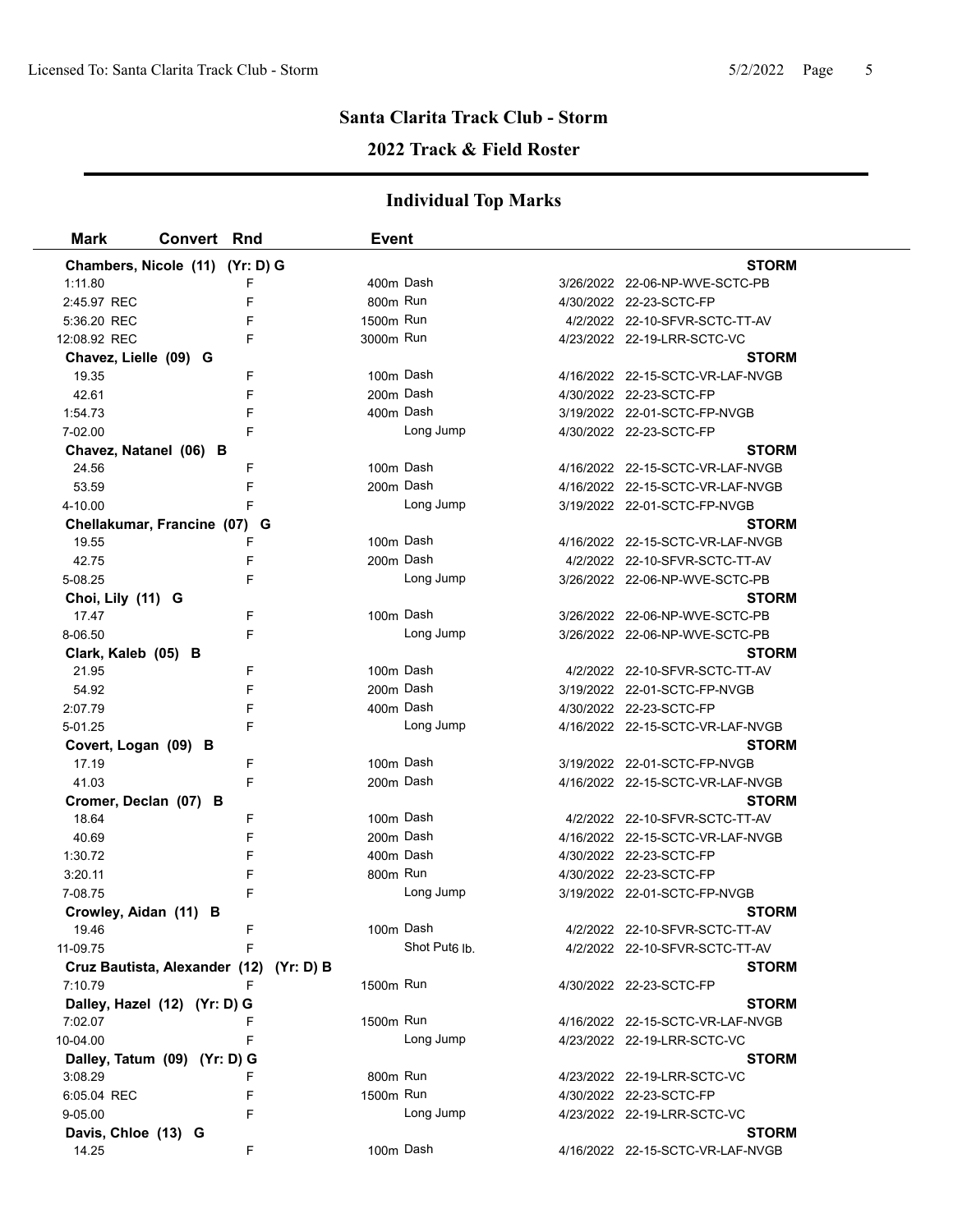### **2022 Track & Field Roster**

| <b>Mark</b>                      | <b>Convert Rnd</b> |   | <b>Event</b> |                           |                                  |  |
|----------------------------------|--------------------|---|--------------|---------------------------|----------------------------------|--|
| Davis, Chloe (13) G              |                    |   |              |                           | <b>STORM</b>                     |  |
| 30.78                            |                    | F | 200m Dash    |                           | 4/2/2022 22-10-SFVR-SCTC-TT-AV   |  |
| 1:09.47                          |                    | F | 400m Dash    |                           | 3/26/2022 22-06-NP-WVE-SCTC-PB   |  |
| 2:54.20                          |                    |   | 800m Run     |                           | 3/26/2022 22-06-NP-WVE-SCTC-PB   |  |
| 14-00.50                         |                    | F |              | Long Jump                 | 4/2/2022 22-10-SFVR-SCTC-TT-AV   |  |
| Davis, Tyson (10) B              |                    |   |              |                           | <b>STORM</b>                     |  |
| 15.35                            |                    | F | 100m Dash    |                           | 4/16/2022 22-15-SCTC-VR-LAF-NVGB |  |
| 33.62                            |                    |   | 200m Dash    |                           | 4/16/2022 22-15-SCTC-VR-LAF-NVGB |  |
| 10-11.25                         |                    | F |              | Long Jump                 | 4/16/2022 22-15-SCTC-VR-LAF-NVGB |  |
| De Paula, Elias (10) B           |                    |   |              |                           | <b>STORM</b>                     |  |
| 18.14                            |                    | F | 100m Dash    |                           | 3/26/2022 22-06-NP-WVE-SCTC-PB   |  |
| 38.72                            |                    | F | 200m Dash    |                           | 4/2/2022 22-10-SFVR-SCTC-TT-AV   |  |
| De Paula, Olivia (08) G          |                    |   |              |                           | <b>STORM</b>                     |  |
| 18.58                            |                    | F | 100m Dash    |                           | 4/30/2022 22-23-SCTC-FP          |  |
| 41.12                            |                    | F | 200m Dash    |                           | 4/23/2022 22-19-LRR-SCTC-VC      |  |
| 1:40.78                          |                    | F | 400m Dash    |                           | 3/19/2022 22-01-SCTC-FP-NVGB     |  |
| 7-09.00                          |                    | F |              | Long Jump                 | 4/9/2022 14-VUS-Invite           |  |
| DeGuzman, Alyssia (12)           |                    | G |              |                           | <b>STORM</b>                     |  |
| 16.45                            |                    | F | 100m Dash    |                           | 3/19/2022 22-01-SCTC-FP-NVGB     |  |
| 1:20.96                          |                    | F | 400m Dash    |                           | 3/26/2022 22-06-NP-WVE-SCTC-PB   |  |
| Dennison, Johanna (10) (Yr: D) G |                    |   |              |                           | <b>STORM</b>                     |  |
| 3:23.64                          |                    | F | 800m Run     |                           | 3/19/2022 22-01-SCTC-FP-NVGB     |  |
| 6:24.69                          |                    | F | 1500m Run    |                           | 4/23/2022 22-19-LRR-SCTC-VC      |  |
| 15:00.31                         |                    | F | 3000m Run    |                           | 4/2/2022 22-10-SFVR-SCTC-TT-AV   |  |
| 8-04.00                          |                    |   |              | Long Jump                 | 4/9/2022 14-VUS-Invite           |  |
| Dennison, Ruth (10) (Yr: D) G    |                    |   |              |                           | <b>STORM</b>                     |  |
| 3:16.19                          |                    | F | 800m Run     |                           | 4/23/2022 22-19-LRR-SCTC-VC      |  |
| 6:24.77                          |                    | F | 1500m Run    |                           | 4/23/2022 22-19-LRR-SCTC-VC      |  |
| 13:56.99                         |                    | F | 3000m Run    |                           | 4/9/2022 14-VUS-Invite           |  |
| 17-02.50                         |                    | F |              | Shot Put <sub>6</sub> lb. | 4/30/2022 22-23-SCTC-FP          |  |
| Descamps, Emma (07) G            |                    |   |              |                           | <b>STORM</b>                     |  |
| 17.68                            |                    | F | 100m Dash    |                           | 3/19/2022 22-01-SCTC-FP-NVGB     |  |
| 38.50                            |                    | F | 200m Dash    |                           | 4/30/2022 22-23-SCTC-FP          |  |
| 1:28.19                          |                    | F | 400m Dash    |                           | 3/26/2022 22-06-NP-WVE-SCTC-PB   |  |
| 8-07.50                          |                    | F |              | Long Jump                 | 4/30/2022 22-23-SCTC-FP          |  |
| Dion, Camryn (14) G              |                    |   |              |                           | <b>STORM</b>                     |  |
| 2:58.82                          |                    |   | 800m Run     |                           | 4/30/2022 22-23-SCTC-FP          |  |
| 5.53.82                          |                    | F | 1500m Run    |                           | 4/9/2022 14-VUS-Invite           |  |
| 12:49.64 REC                     |                    | F | 3000m Run    |                           | 4/9/2022 14-VUS-Invite           |  |
| Doran, Clare (12) G              |                    |   |              |                           | <b>STORM</b>                     |  |
| 18.36                            |                    | F | 100m Dash    |                           | 3/19/2022 22-01-SCTC-FP-NVGB     |  |
| 40.68                            |                    | F | 200m Dash    |                           | 4/16/2022 22-15-SCTC-VR-LAF-NVGB |  |
| Douille, Stephanie (14)          |                    | G |              |                           | <b>STORM</b>                     |  |
| 14.04                            |                    | F | 100m Dash    |                           | 4/30/2022 22-23-SCTC-FP          |  |
| 1:13.75 REC                      |                    | F | 400m Dash    |                           | 3/19/2022 22-01-SCTC-FP-NVGB     |  |
| 21.10                            |                    | F |              | 100m Hurdles 30"          | 4/30/2022 22-23-SCTC-FP          |  |
| 22.44                            |                    | F |              | 100m Hurdles 33"          | 3/19/2022 22-01-SCTC-FP-NVGB     |  |
| Duffy, Emmet (06) B              |                    |   |              |                           | <b>STORM</b>                     |  |
| 20.93                            |                    | F | 100m Dash    |                           | 4/2/2022 22-10-SFVR-SCTC-TT-AV   |  |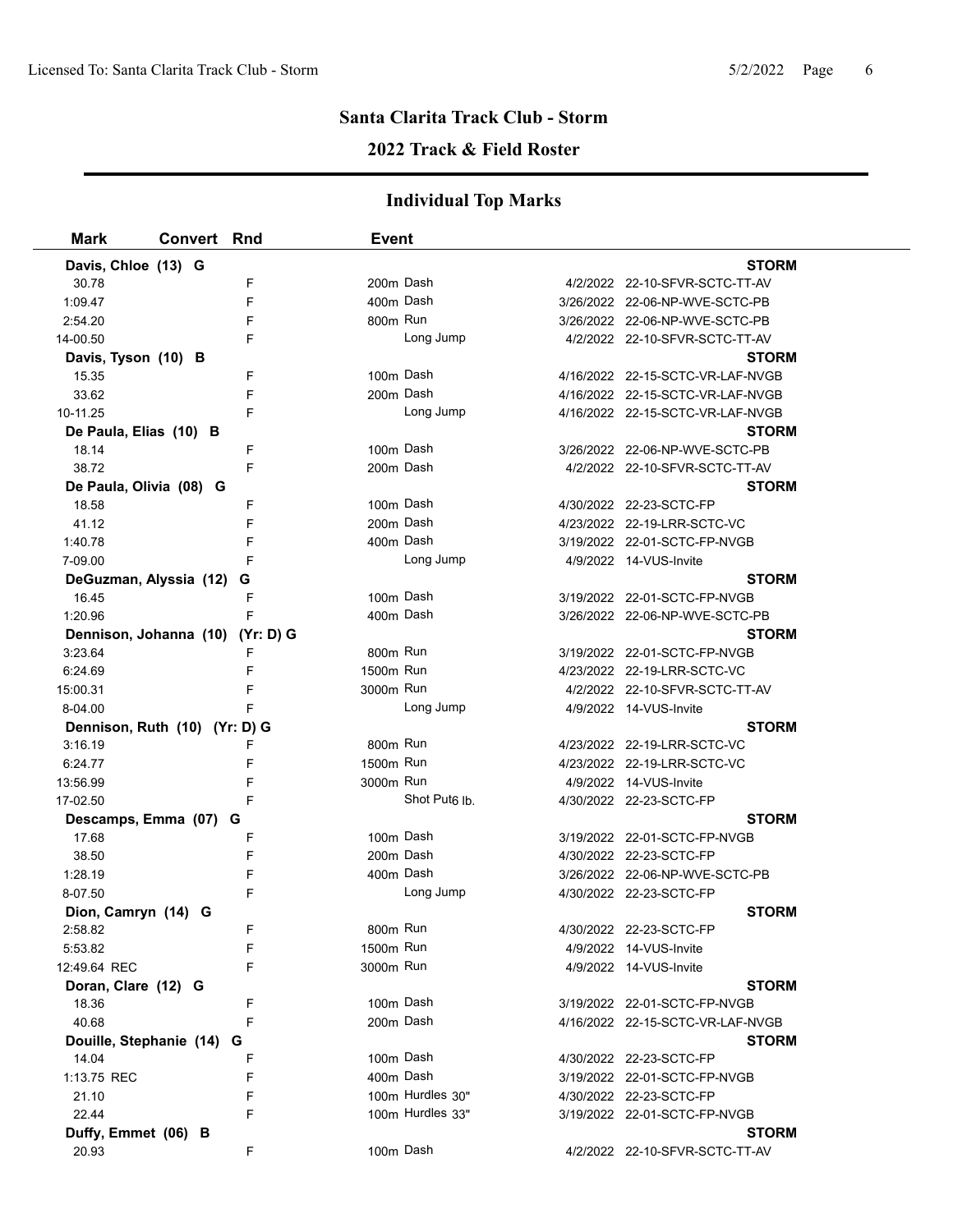### **2022 Track & Field Roster**

| <b>Mark</b>                      | <b>Convert Rnd</b> |   | Event     |                |                                  |  |
|----------------------------------|--------------------|---|-----------|----------------|----------------------------------|--|
| Duffy, Emmet (06) B              |                    |   |           |                | <b>STORM</b>                     |  |
| 50.04                            |                    | F |           | 200m Dash      | 3/26/2022 22-06-NP-WVE-SCTC-PB   |  |
| 1:43.17                          |                    | F |           | 400m Dash      | 4/2/2022 22-10-SFVR-SCTC-TT-AV   |  |
| 4:08.49                          |                    | F | 800m Run  |                | 4/30/2022 22-23-SCTC-FP          |  |
| 4-04.50                          |                    | F |           | Long Jump      | 4/16/2022 22-15-SCTC-VR-LAF-NVGB |  |
| Dugnoor, Romil (06) B            |                    |   |           |                | <b>STORM</b>                     |  |
| 42.38                            |                    | F | 200m Dash |                | 4/23/2022 22-19-LRR-SCTC-VC      |  |
| 1:39.26                          |                    | F |           | 400m Dash      | 3/26/2022 22-06-NP-WVE-SCTC-PB   |  |
| 7-03.25                          |                    | F |           | Long Jump      | 4/23/2022 22-19-LRR-SCTC-VC      |  |
| Dyrstad, Taylor (12) G           |                    |   |           |                | <b>STORM</b>                     |  |
| 15.37                            |                    | F |           | 100m Dash      | 4/16/2022 22-15-SCTC-VR-LAF-NVGB |  |
| 30.25                            |                    | F | 200m Dash |                | 4/30/2022 22-23-SCTC-FP          |  |
| 1:10.01                          |                    | F |           | 400m Dash      | 4/30/2022 22-23-SCTC-FP          |  |
| Evarts, lan (12) B               |                    |   |           |                | <b>STORM</b>                     |  |
| 19.14                            |                    | F |           | 100m Dash      | 3/26/2022 22-06-NP-WVE-SCTC-PB   |  |
| Farfan, Camila (10) G            |                    |   |           |                | <b>STORM</b>                     |  |
| 18.44                            |                    | F | 100m Dash |                | 3/26/2022 22-06-NP-WVE-SCTC-PB   |  |
| 1:31.10                          |                    | F |           | 400m Dash      | 4/23/2022 22-19-LRR-SCTC-VC      |  |
| Fenelon, Micaella (13) G         |                    |   |           |                | <b>STORM</b>                     |  |
| 14.62                            |                    | F |           | 100m Dash      | 4/16/2022 22-15-SCTC-VR-LAF-NVGB |  |
| 1:13.05                          |                    | F | 400m Dash |                | 3/26/2022 22-06-NP-WVE-SCTC-PB   |  |
| 2:56.46                          |                    | F | 800m Run  |                | 4/30/2022 22-23-SCTC-FP          |  |
| 12-10.00                         |                    | F |           | Long Jump      | 4/23/2022 22-19-LRR-SCTC-VC      |  |
| Fernandez, Ricky (14) B          |                    |   |           |                | <b>STORM</b>                     |  |
| 16.61                            |                    | F |           | 100m Dash      | 4/2/2022 22-10-SFVR-SCTC-TT-AV   |  |
| 1:18.13                          |                    | F |           | 400m Dash      | 3/19/2022 22-01-SCTC-FP-NVGB     |  |
| 27-10.50 REC                     |                    | F |           | Shot Put10 lb. | 4/30/2022 22-23-SCTC-FP          |  |
| 26-11.00                         |                    | F |           | Shot Put4 kg.  | 4/2/2022 22-10-SFVR-SCTC-TT-AV   |  |
| Finegan, Gavin (12) (Yr: D) B    |                    |   |           |                | <b>STORM</b>                     |  |
| 2:41.25                          |                    | F | 800m Run  |                | 4/9/2022 14-VUS-Invite           |  |
| 5:16.39 REC                      |                    | F | 1500m Run |                | 3/26/2022 22-06-NP-WVE-SCTC-PB   |  |
| 10:52.47 REC                     |                    | F | 3000m Run |                | 4/16/2022 22-15-SCTC-VR-LAF-NVGB |  |
| Flores, Elijah (09) B            |                    |   |           |                | <b>STORM</b>                     |  |
| 16.09                            |                    | F |           | 100m Dash      | 4/30/2022 22-23-SCTC-FP          |  |
| 36.32                            |                    | F |           | 200m Dash      | 4/16/2022 22-15-SCTC-VR-LAF-NVGB |  |
| 8-09.50                          |                    | F |           | Long Jump      | 4/23/2022 22-19-LRR-SCTC-VC      |  |
| Flores, Jacob (08) B             |                    |   |           |                | <b>STORM</b>                     |  |
| 17.54                            |                    | F |           | 100m Dash      | 3/19/2022 22-01-SCTC-FP-NVGB     |  |
| 38.46                            |                    | F | 200m Dash |                | 4/9/2022 14-VUS-Invite           |  |
| 1:28.35                          |                    | F | 400m Dash |                | 4/16/2022 22-15-SCTC-VR-LAF-NVGB |  |
| 8-08.25                          |                    |   |           | Long Jump      | 4/16/2022 22-15-SCTC-VR-LAF-NVGB |  |
| Florian, Kingston (11) (Yr: D) B |                    |   |           |                | <b>STORM</b>                     |  |
| 1:15.59                          |                    |   | 400m Dash |                | 4/16/2022 22-15-SCTC-VR-LAF-NVGB |  |
| 5:46.16                          |                    | F | 1500m Run |                | 4/16/2022 22-15-SCTC-VR-LAF-NVGB |  |
| Florian, Noah (13) (Yr: D) B     |                    |   |           |                | <b>STORM</b>                     |  |
| X2:25.01                         |                    | F | 800m Run  |                | 4/16/2022 22-15-SCTC-VR-LAF-NVGB |  |
| 2:25.01 REC                      |                    | F | 800m Run  |                | 4/16/2022 22-15-SCTC-VR-LAF-NVGB |  |
| 5:02.32                          |                    | F | 1500m Run |                | 4/16/2022 22-15-SCTC-VR-LAF-NVGB |  |
| 11:18.34                         |                    | F | 3000m Run |                | 4/9/2022 14-VUS-Invite           |  |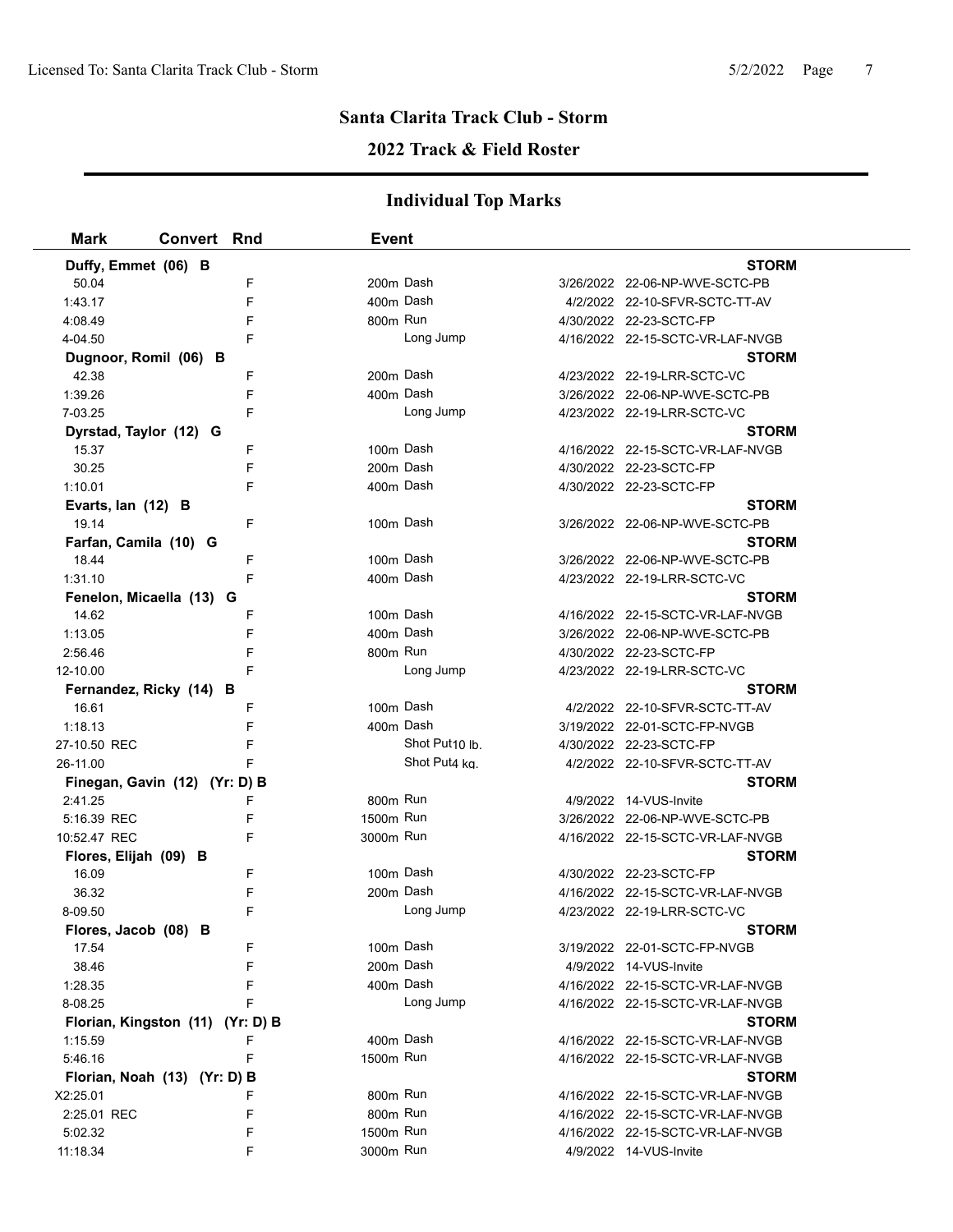### **2022 Track & Field Roster**

| <b>Mark</b><br><b>Convert Rnd</b> |   | <b>Event</b> |                           |                                  |
|-----------------------------------|---|--------------|---------------------------|----------------------------------|
| Fredrickson, Hailey (10) G        |   |              |                           | <b>STORM</b>                     |
| 16.57                             | F |              | 100m Dash                 | 4/16/2022 22-15-SCTC-VR-LAF-NVGB |
| 5-11.25                           | F |              | Long Jump                 | 3/19/2022 22-01-SCTC-FP-NVGB     |
| 18-05.25                          | F |              | Shot Put <sub>6</sub> lb. | 3/26/2022 22-06-NP-WVE-SCTC-PB   |
| Freitas, Elizabella (09) G        |   |              |                           | <b>STORM</b>                     |
| 18.78                             | F |              | 100m Dash                 | 4/30/2022 22-23-SCTC-FP          |
| 41.79                             | F |              | 200m Dash                 | 3/26/2022 22-06-NP-WVE-SCTC-PB   |
| 1:28.46                           | F |              | 400m Dash                 | 4/30/2022 22-23-SCTC-FP          |
| Garcia, Devin (05) B              |   |              |                           | <b>STORM</b>                     |
| 36.51                             | F |              | 100m Dash                 | 3/26/2022 22-06-NP-WVE-SCTC-PB   |
| 3-04.00                           | F |              | Long Jump                 | 4/16/2022 22-15-SCTC-VR-LAF-NVGB |
| Garcia, Tristan (13) B            |   |              |                           | <b>STORM</b>                     |
| 13.95                             | F |              | 100m Dash                 | 3/26/2022 22-06-NP-WVE-SCTC-PB   |
| 29.83                             | F |              | 200m Dash                 | 4/16/2022 22-15-SCTC-VR-LAF-NVGB |
| 11-05.50                          | F |              | Long Jump                 | 4/23/2022 22-19-LRR-SCTC-VC      |
| Garner, Miles (10) B              |   |              |                           | <b>STORM</b>                     |
| 16.21                             | F |              | 100m Dash                 | 4/30/2022 22-23-SCTC-FP          |
| 1:17.12                           | F |              | 400m Dash                 | 4/30/2022 22-23-SCTC-FP          |
| Garvis, Elizabeth (14) G          |   |              |                           | <b>STORM</b>                     |
| 15.37                             | F |              | 100m Dash                 | 3/19/2022 22-01-SCTC-FP-NVGB     |
| 32.50                             | F |              | 200m Dash                 | 4/16/2022 22-15-SCTC-VR-LAF-NVGB |
| 1:17.72                           | F |              | 400m Dash                 | 4/2/2022 22-10-SFVR-SCTC-TT-AV   |
| 3:19.01                           | F | 800m Run     |                           | 3/26/2022 22-06-NP-WVE-SCTC-PB   |
| Gaudio, Mya (12) G                |   |              |                           | STORM                            |
| 16.86                             | F |              | 100m Dash                 | 4/30/2022 22-23-SCTC-FP          |
| 8-05.00                           | F |              | Long Jump                 | 4/2/2022 22-10-SFVR-SCTC-TT-AV   |
| Gaudio, Pau (13) B                |   |              |                           | <b>STORM</b>                     |
| 17.28                             | F |              | 100m Dash                 | 3/19/2022 22-01-SCTC-FP-NVGB     |
| 8-05.75                           | F |              | Long Jump                 | 3/19/2022 22-01-SCTC-FP-NVGB     |
| 26-05.50                          | F |              | Shot Put4 ka.             | 3/26/2022 22-06-NP-WVE-SCTC-PB   |
| Glauser, William (11) (Yr: D) B   |   |              |                           | <b>STORM</b>                     |
| 1:17.61                           | F |              | 400m Dash                 | 3/19/2022 22-01-SCTC-FP-NVGB     |
| 5:44.79                           | F | 1500m Run    |                           | 3/19/2022 22-01-SCTC-FP-NVGB     |
| 12:00.26                          | F | 3000m Run    |                           | 3/26/2022 22-06-NP-WVE-SCTC-PB   |
| Goines, Michael (08) B            |   |              |                           | <b>STORM</b>                     |
| 17.40                             | F |              | 100m Dash                 | 4/30/2022 22-23-SCTC-FP          |
| 16-03.00                          | F |              | Shot Put <sub>6</sub> lb. | 4/30/2022 22-23-SCTC-FP          |
| Gomez, Justin (10) B              |   |              |                           | <b>STORM</b>                     |
| 14.28                             | F |              | 100m Dash                 | 4/30/2022 22-23-SCTC-FP          |
| 13-10.25 REC                      | F |              | Long Jump                 | 4/23/2022 22-19-LRR-SCTC-VC      |
| Gonzales, Carter (07) B           |   |              |                           | <b>STORM</b>                     |
| 18.71                             | F |              | 100m Dash                 | 4/30/2022 22-23-SCTC-FP          |
| 1:43.70                           | F |              | 400m Dash                 | 4/2/2022 22-10-SFVR-SCTC-TT-AV   |
| 7-09.00                           | F |              | Long Jump                 | 4/16/2022 22-15-SCTC-VR-LAF-NVGB |
| Goynes, Jaiden (06) G             |   |              |                           | STORM                            |
| 20.20                             | F |              | 100m Dash                 | 4/16/2022 22-15-SCTC-VR-LAF-NVGB |
| 44.35                             | F |              | 200m Dash                 | 4/23/2022 22-19-LRR-SCTC-VC      |
| 1:43.95                           | F |              | 400m Dash                 | 4/16/2022 22-15-SCTC-VR-LAF-NVGB |
| 5-09.50                           | F |              | Long Jump                 | 4/16/2022 22-15-SCTC-VR-LAF-NVGB |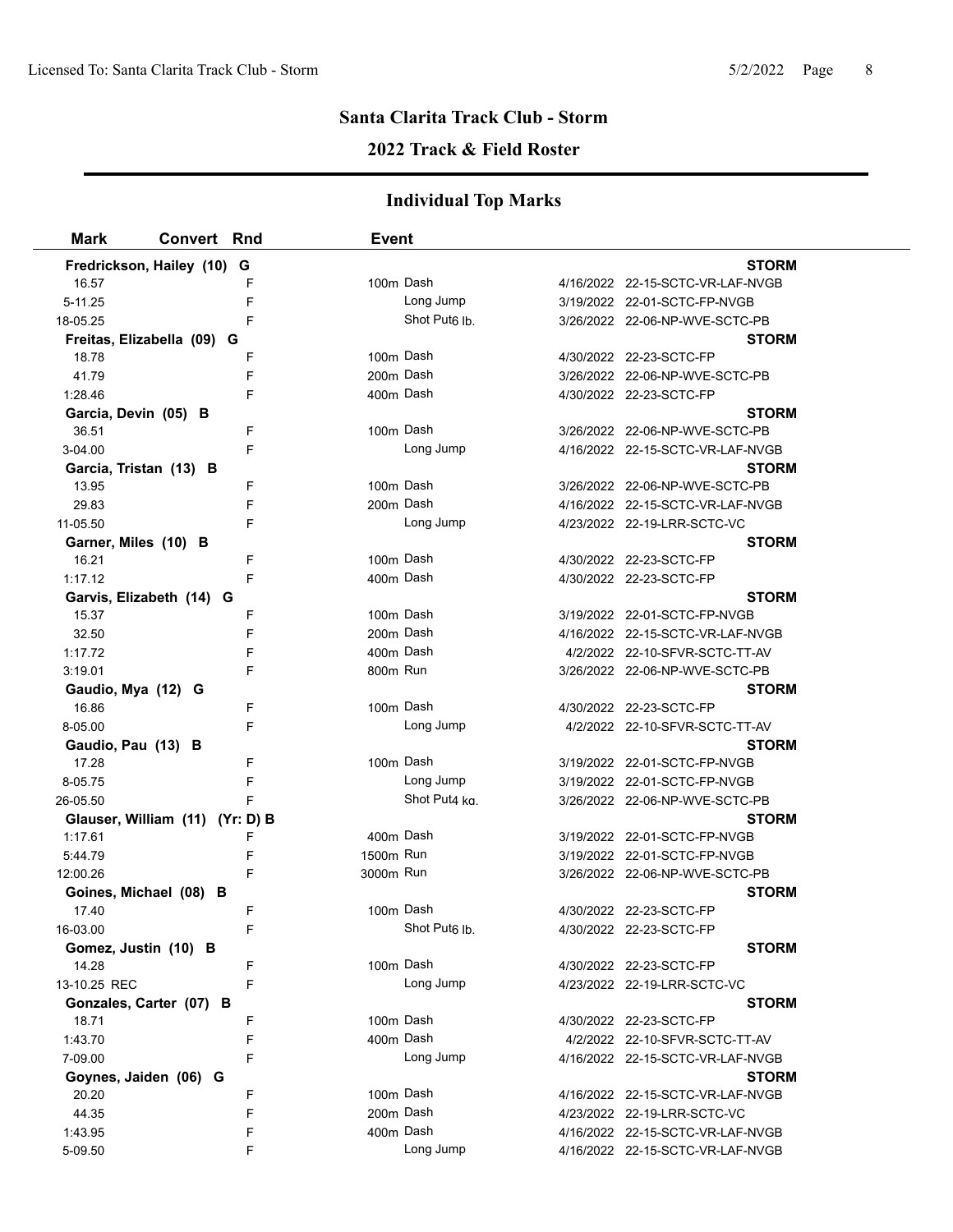### **2022 Track & Field Roster**

| Mark                   | <b>Convert Rnd</b>            |   | <b>Event</b> |                  |                                  |  |
|------------------------|-------------------------------|---|--------------|------------------|----------------------------------|--|
| Goynes, Olivia (10) G  |                               |   |              |                  | <b>STORM</b>                     |  |
| 20.91                  |                               | F | 100m Dash    |                  | 4/16/2022 22-15-SCTC-VR-LAF-NVGB |  |
| 45.95                  |                               | F | 200m Dash    |                  | 4/16/2022 22-15-SCTC-VR-LAF-NVGB |  |
| 1:46.23                |                               | F | 400m Dash    |                  | 4/23/2022 22-19-LRR-SCTC-VC      |  |
|                        | Grazziani, Benjamin (10)      | в |              |                  | <b>STORM</b>                     |  |
| 16.45                  |                               | F | 100m Dash    |                  | 3/26/2022 22-06-NP-WVE-SCTC-PB   |  |
| 9-10.75                |                               | F |              | Long Jump        | 4/23/2022 22-19-LRR-SCTC-VC      |  |
| Grgas, Tatinana (11) G |                               |   |              |                  | <b>STORM</b>                     |  |
| 16.36                  |                               | F | 100m Dash    |                  | 4/16/2022 22-15-SCTC-VR-LAF-NVGB |  |
| 34.91                  |                               | F | 200m Dash    |                  | 4/2/2022 22-10-SFVR-SCTC-TT-AV   |  |
| Grimes, Ernest (06) B  |                               |   |              |                  | <b>STORM</b>                     |  |
| 21.57                  |                               | F | 100m Dash    |                  | 4/30/2022 22-23-SCTC-FP          |  |
| 47.63                  |                               | F | 200m Dash    |                  | 4/16/2022 22-15-SCTC-VR-LAF-NVGB |  |
| 1:52.45                |                               | F | 400m Dash    |                  | 4/30/2022 22-23-SCTC-FP          |  |
| 4-01.75                |                               | F |              | Long Jump        | 3/19/2022 22-01-SCTC-FP-NVGB     |  |
|                        | Grimes, Matthew (08) B        |   |              |                  | <b>STORM</b>                     |  |
| 17.17                  |                               | F | 100m Dash    |                  | 4/16/2022 22-15-SCTC-VR-LAF-NVGB |  |
| 39.75                  |                               | F | 200m Dash    |                  | 4/30/2022 22-23-SCTC-FP          |  |
| 1:25.96                |                               | F | 400m Dash    |                  | 4/16/2022 22-15-SCTC-VR-LAF-NVGB |  |
| Grimes, Micah (08) B   |                               |   |              |                  | <b>STORM</b>                     |  |
| 17.45                  |                               | F | 100m Dash    |                  | 4/16/2022 22-15-SCTC-VR-LAF-NVGB |  |
| 36.28                  |                               | F | 200m Dash    |                  | 4/23/2022 22-19-LRR-SCTC-VC      |  |
| 1:28.22                |                               | F | 400m Dash    |                  | 3/19/2022 22-01-SCTC-FP-NVGB     |  |
|                        | Gutierrez, Fabianna (12) G    |   |              |                  | <b>STORM</b>                     |  |
| 29.02 REC              |                               | F | 200m Dash    |                  | 4/9/2022 14-VUS-Invite           |  |
| 1:04.82 REC            |                               | F | 400m Dash    |                  | 3/26/2022 22-06-NP-WVE-SCTC-PB   |  |
| Guzman, Logan (09) B   |                               |   |              |                  | <b>STORM</b>                     |  |
| 22.22                  |                               | F | 100m Dash    |                  | 3/19/2022 22-01-SCTC-FP-NVGB     |  |
| 1.45.24                |                               | F | 400m Dash    |                  | 3/19/2022 22-01-SCTC-FP-NVGB     |  |
| Hall, DaLarrian (08) B |                               |   |              |                  | <b>STORM</b>                     |  |
| 18.90                  |                               | F | 100m Dash    |                  | 3/26/2022 22-06-NP-WVE-SCTC-PB   |  |
| 1:45.99                |                               | F | 400m Dash    |                  | 4/2/2022 22-10-SFVR-SCTC-TT-AV   |  |
| Harnish, Amber (14) G  |                               |   |              |                  | <b>STORM</b>                     |  |
| 14.51                  |                               | F | 100m Dash    |                  | 3/19/2022 22-01-SCTC-FP-NVGB     |  |
| 32.22                  |                               | F | 200m Dash    |                  | 3/26/2022 22-06-NP-WVE-SCTC-PB   |  |
| 20.96                  |                               |   |              | 100m Hurdles 30" | 4/30/2022 22-23-SCTC-FP          |  |
|                        | Harrah, Ethan (14) (Yr: D) B  |   |              |                  | <b>STORM</b>                     |  |
| 2:50.85                |                               | F | 800m Run     |                  | 4/23/2022 22-19-LRR-SCTC-VC      |  |
| 5:50.53                |                               | F | 1500m Run    |                  | 4/30/2022 22-23-SCTC-FP          |  |
|                        | Hernandez, Christopher (11) B |   |              |                  | <b>STORM</b>                     |  |
| 15.77                  |                               |   | 100m Dash    |                  | 4/16/2022 22-15-SCTC-VR-LAF-NVGB |  |
| 33.01                  |                               | F | 200m Dash    |                  | 4/16/2022 22-15-SCTC-VR-LAF-NVGB |  |
|                        | Hernandez, Raymond (14) B     |   |              |                  | <b>STORM</b>                     |  |
| 13.59                  |                               | F | 100m Dash    |                  | 4/2/2022 22-10-SFVR-SCTC-TT-AV   |  |
| 28.45                  |                               | F | 200m Dash    |                  | 4/16/2022 22-15-SCTC-VR-LAF-NVGB |  |
| Herrero, Khloe (12) G  |                               |   |              |                  | <b>STORM</b>                     |  |
| 15.47                  |                               | F | 100m Dash    |                  | 4/2/2022 22-10-SFVR-SCTC-TT-AV   |  |
| 32.87                  |                               | F | 200m Dash    |                  | 4/2/2022 22-10-SFVR-SCTC-TT-AV   |  |
| 10-00.50               |                               | F |              | Long Jump        | 4/2/2022 22-10-SFVR-SCTC-TT-AV   |  |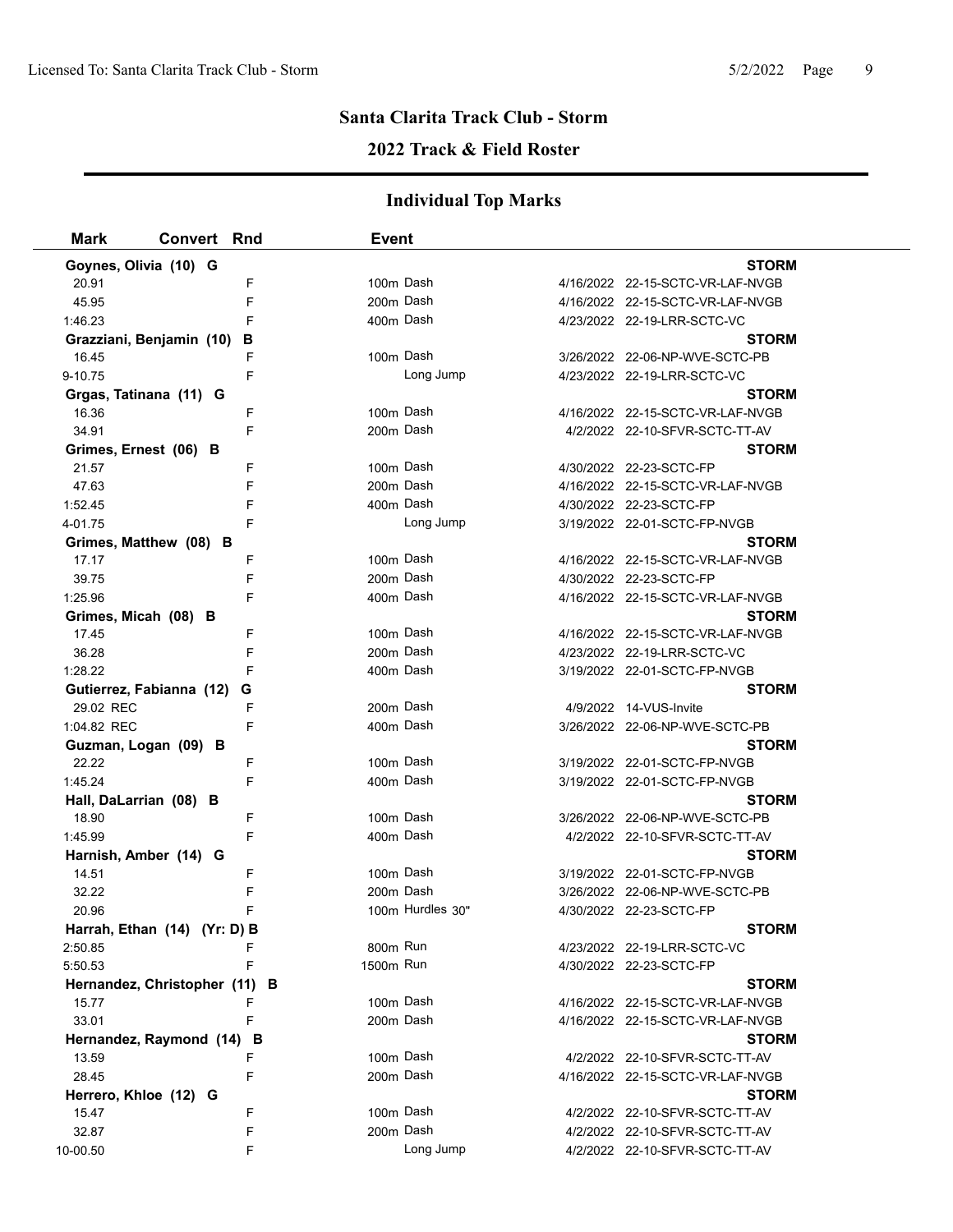### **2022 Track & Field Roster**

| <b>Mark</b>           | <b>Convert Rnd</b>                | Event     |                           |                                  |
|-----------------------|-----------------------------------|-----------|---------------------------|----------------------------------|
|                       | Hill, Jeffery Jace (10) B         |           |                           | <b>STORM</b>                     |
| 16.56                 | F                                 | 100m Dash |                           | 4/30/2022 22-23-SCTC-FP          |
| 35.72                 | F                                 | 200m Dash |                           | 4/30/2022 22-23-SCTC-FP          |
| 1:41.22               | F                                 |           | 400m Dash                 | 4/23/2022 22-19-LRR-SCTC-VC      |
| 7-01.00               |                                   |           | Long Jump                 | 3/19/2022 22-01-SCTC-FP-NVGB     |
|                       | Hooker, Gareth (16) (Yr: D) B     |           |                           | <b>STORM</b>                     |
| 14.64                 | P                                 | 100m Dash |                           | 4/9/2022 14-VUS-Invite           |
| 1:25.79               | F                                 | 400m Dash |                           | 4/16/2022 22-15-SCTC-VR-LAF-NVGB |
| 7:22.90               | F                                 | 1500m Run |                           | 3/19/2022 22-01-SCTC-FP-NVGB     |
| 16:01.48              | F                                 | 3000m Run |                           | 4/30/2022 22-23-SCTC-FP          |
|                       | Jathin, Arundhathi (13) (Yr: D) G |           |                           | <b>STORM</b>                     |
| 15.44                 | F                                 | 100m Dash |                           | 4/2/2022 22-10-SFVR-SCTC-TT-AV   |
| 6:27.35               | F                                 | 1500m Run |                           | 4/16/2022 22-15-SCTC-VR-LAF-NVGB |
|                       | Jefferson, Maliyah (09) G         |           |                           | <b>STORM</b>                     |
| 15.58                 | F                                 | 100m Dash |                           | 4/16/2022 22-15-SCTC-VR-LAF-NVGB |
| 3-08.00 REC           | F                                 |           | High Jump                 | 4/23/2022 22-19-LRR-SCTC-VC      |
| 11-03.50 REC          |                                   |           | Long Jump                 | 4/2/2022 22-10-SFVR-SCTC-TT-AV   |
| Ji, Henry (13) B      |                                   |           |                           | <b>STORM</b>                     |
| 12.92                 | F                                 |           | 100m Dash                 | 4/16/2022 22-15-SCTC-VR-LAF-NVGB |
| 28.17                 | F                                 | 200m Dash |                           | 4/23/2022 22-19-LRR-SCTC-VC      |
| 14-10.00              | F                                 |           | Long Jump                 | 4/30/2022 22-23-SCTC-FP          |
| 20-00.00              | F                                 |           | Shot Put4 ka.             | 3/26/2022 22-06-NP-WVE-SCTC-PB   |
|                       | Johnson, Micah (12) B             |           |                           | <b>STORM</b>                     |
| 15.37                 | F                                 | 100m Dash |                           | 3/19/2022 22-01-SCTC-FP-NVGB     |
| 1:14.09               | F                                 |           | 400m Dash                 | 4/23/2022 22-19-LRR-SCTC-VC      |
| 11-01.75              |                                   |           | Long Jump                 | 3/19/2022 22-01-SCTC-FP-NVGB     |
|                       | Jordan, Hannah (08) (Yr: D) G     |           |                           | <b>STORM</b>                     |
| 20.94                 | F                                 | 100m Dash |                           | 4/30/2022 22-23-SCTC-FP          |
| 45.40                 | F                                 |           | 200m Dash                 | 4/30/2022 22-23-SCTC-FP          |
| 5-11.50               |                                   |           | Long Jump                 | 3/26/2022 22-06-NP-WVE-SCTC-PB   |
|                       | Jordan, Rachel (10) (Yr: D) G     |           |                           | <b>STORM</b>                     |
| 21.48                 | F                                 |           | 100m Dash                 | 4/30/2022 22-23-SCTC-FP          |
| 1:46.98               | F                                 | 400m Dash |                           | 4/30/2022 22-23-SCTC-FP          |
| 4:11.82               | F                                 | 800m Run  |                           | 4/23/2022 22-19-LRR-SCTC-VC      |
| 6-07.00               | F                                 |           | Long Jump                 | 4/23/2022 22-19-LRR-SCTC-VC      |
| Kaiden, Nikita (06) B |                                   |           |                           | <b>STORM</b>                     |
| 20.90                 | F                                 |           | 100m Dash                 | 3/19/2022 22-01-SCTC-FP-NVGB     |
| 48.74                 | F                                 | 200m Dash |                           | 4/2/2022 22-10-SFVR-SCTC-TT-AV   |
| 1.47.35               | F                                 |           | 400m Dash                 | 4/9/2022 14-VUS-Invite           |
| 3:59.29               | F                                 | 800m Run  |                           | 4/30/2022 22-23-SCTC-FP          |
| 6-05.00               | F                                 |           | Long Jump                 | 4/30/2022 22-23-SCTC-FP          |
|                       | Kashyap, Avani (13) G             |           |                           | <b>STORM</b>                     |
| 16.52                 | P                                 |           | 100m Dash                 | 4/9/2022 14-VUS-Invite           |
| 14-10.75              | F                                 |           | Shot Put <sub>6</sub> lb. | 4/2/2022 22-10-SFVR-SCTC-TT-AV   |
|                       | Kathuria, Sirjan (10) B           |           |                           | <b>STORM</b>                     |
| 17.36                 | F                                 | 100m Dash |                           | 4/16/2022 22-15-SCTC-VR-LAF-NVGB |
| 36.51                 | F                                 | 200m Dash |                           | 3/26/2022 22-06-NP-WVE-SCTC-PB   |
| 1:32.21               | F                                 |           | 400m Dash                 | 3/19/2022 22-01-SCTC-FP-NVGB     |
| 9-11.75               | F                                 |           | Long Jump                 | 3/26/2022 22-06-NP-WVE-SCTC-PB   |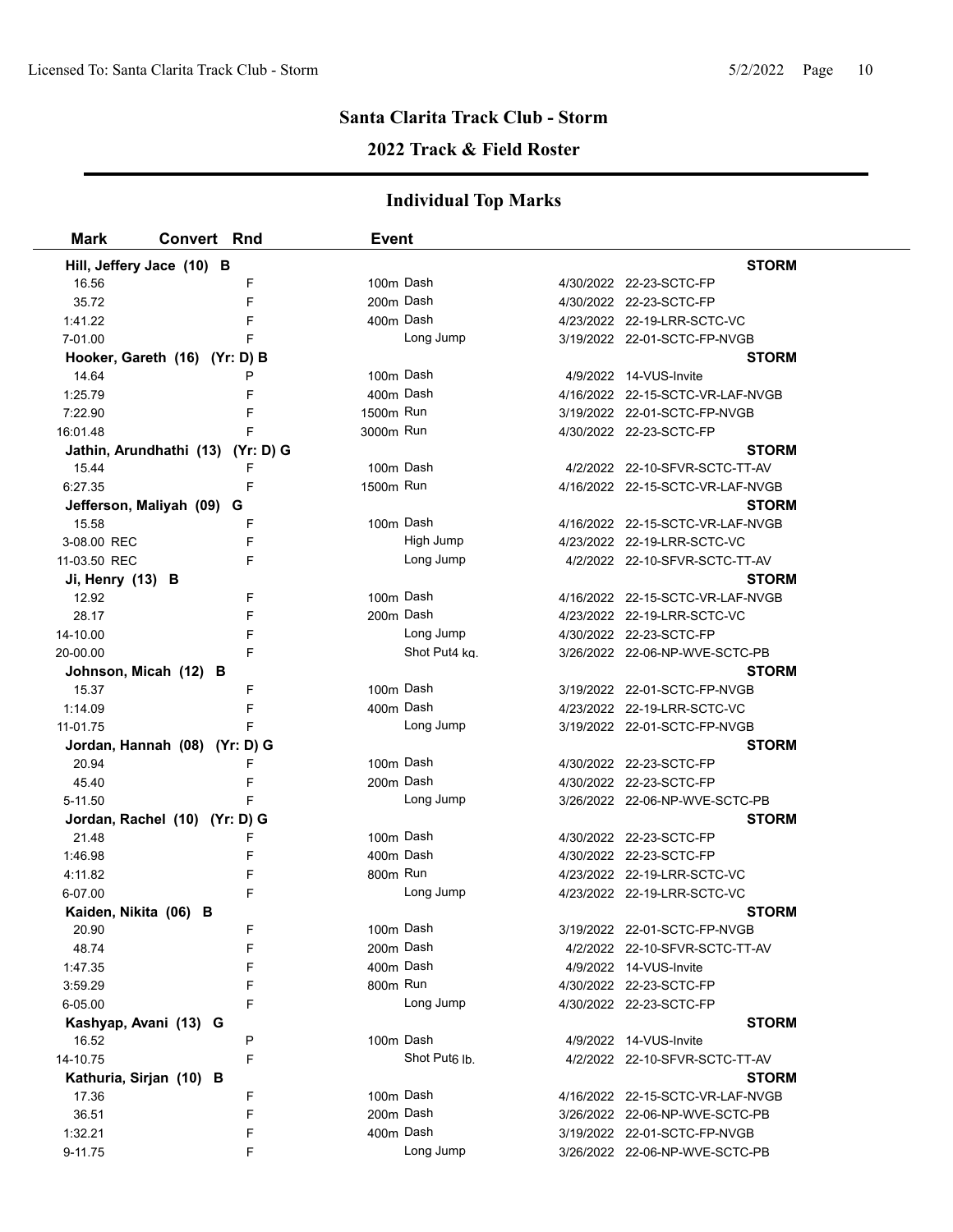### **2022 Track & Field Roster**

| Mark                   | <b>Convert Rnd</b>              | <b>Event</b>   |                           |                                  |              |
|------------------------|---------------------------------|----------------|---------------------------|----------------------------------|--------------|
|                        | Kert, Brody (11) (Yr: D) B      |                |                           |                                  | <b>STORM</b> |
| 1:23.11                |                                 | F              | 400m Dash                 | 4/16/2022 22-15-SCTC-VR-LAF-NVGB |              |
| 5:58.01                |                                 | 1500m Run<br>F |                           | 4/30/2022 22-23-SCTC-FP          |              |
| 9-09.00                |                                 | F              | Long Jump                 | 4/23/2022 22-19-LRR-SCTC-VC      |              |
| Kert, Lincoln (06) B   |                                 |                |                           |                                  | <b>STORM</b> |
| 6:30.27 REC            |                                 | 1500m Run<br>F |                           | 3/26/2022 22-06-NP-WVE-SCTC-PB   |              |
| 7-05.00                |                                 | F              | Long Jump                 | 4/9/2022 14-VUS-Invite           |              |
|                        | Kitchens Jr, Jason (06) B       |                |                           |                                  | <b>STORM</b> |
| 18.00                  |                                 | F              | 100m Dash                 | 4/9/2022 14-VUS-Invite           |              |
| 38.46                  |                                 | F              | 200m Dash                 | 4/16/2022 22-15-SCTC-VR-LAF-NVGB |              |
| 1:32.75                |                                 | F              | 400m Dash                 | 3/26/2022 22-06-NP-WVE-SCTC-PB   |              |
|                        | Ko, Cameron (10) (Yr: D) B      |                |                           |                                  | <b>STORM</b> |
| 15.26                  |                                 | F              | 100m Dash                 | 4/30/2022 22-23-SCTC-FP          |              |
| 32.41                  |                                 | F              | 200m Dash                 | 4/30/2022 22-23-SCTC-FP          |              |
| 1:17.10                |                                 | F              | 400m Dash                 | 3/19/2022 22-01-SCTC-FP-NVGB     |              |
| 3-04.00                |                                 | F              | High Jump                 | 4/30/2022 22-23-SCTC-FP          |              |
| 9-00.00                |                                 | F              | Long Jump                 | 3/26/2022 22-06-NP-WVE-SCTC-PB   |              |
|                        | Kpachavi, Ashley (12) (Yr: D) G |                |                           |                                  | <b>STORM</b> |
| 16.48                  |                                 | F              | 100m Dash                 | 3/19/2022 22-01-SCTC-FP-NVGB     |              |
| 1:14.43                |                                 | F              | 400m Dash                 | 4/23/2022 22-19-LRR-SCTC-VC      |              |
|                        | Kpachavi, Emily (09) (Yr: D) G  |                |                           |                                  | <b>STORM</b> |
| 1:17.29                |                                 | F              | 400m Dash                 | 4/23/2022 22-19-LRR-SCTC-VC      |              |
| 2:48.79 REC            |                                 | 800m Run<br>F  |                           | 4/23/2022 22-19-LRR-SCTC-VC      |              |
| 5:54.30 REC            |                                 | 1500m Run<br>F |                           | 3/26/2022 22-06-NP-WVE-SCTC-PB   |              |
|                        | Kuck, Aubrey (15) (Yr: D) G     |                |                           |                                  | <b>STORM</b> |
| 29.20 REC              |                                 | F              | 200m Dash                 | 4/2/2022 22-10-SFVR-SCTC-TT-AV   |              |
| 1:05.12 REC            |                                 | F              | 400m Dash                 | 4/30/2022 22-23-SCTC-FP          |              |
| 2:36.83 REC            |                                 | 800m Run<br>F  |                           | 4/23/2022 22-19-LRR-SCTC-VC      |              |
| 5:39.12 REC            |                                 | 1500m Run<br>F |                           | 4/16/2022 22-15-SCTC-VR-LAF-NVGB |              |
| 21.09                  |                                 | F              | 100m Hurdles 33"          | 4/16/2022 22-15-SCTC-VR-LAF-NVGB |              |
|                        | Kuck, Joel (11) (Yr: D) B       |                |                           |                                  | <b>STORM</b> |
| 17.14                  |                                 | F              | 100m Dash                 | 3/19/2022 22-01-SCTC-FP-NVGB     |              |
| 35.07                  |                                 | F              | 200m Dash                 | 4/30/2022 22-23-SCTC-FP          |              |
| 1:22.16                |                                 | F              | 400m Dash                 | 4/30/2022 22-23-SCTC-FP          |              |
| 11-03.00               |                                 | F              | Long Jump                 | 4/23/2022 22-19-LRR-SCTC-VC      |              |
|                        | Kuck, Sean (16) (Yr: D) B       |                |                           |                                  | <b>STORM</b> |
| 12.94 REC              |                                 |                | 100m Dash                 | 4/23/2022 22-19-LRR-SCTC-VC      |              |
| 24.52 REC              |                                 | F              | 200m Dash                 | 4/30/2022 22-23-SCTC-FP          |              |
| 55.16 REC              |                                 | F              | 400m Dash                 | 4/9/2022 14-VUS-Invite           |              |
| 2:15.85 REC            |                                 | 800m Run<br>F  |                           | 4/9/2022 14-VUS-Invite           |              |
| 15.37 REC              |                                 | F              | 100m Hurdles 36"          | 4/30/2022 22-23-SCTC-FP          |              |
| Lafferty, Rowen (09) B |                                 |                |                           |                                  | <b>STORM</b> |
| 18.95                  |                                 | F              | 100m Dash                 | 4/16/2022 22-15-SCTC-VR-LAF-NVGB |              |
| 1.29.43                |                                 | F              | 400m Dash                 | 4/30/2022 22-23-SCTC-FP          |              |
| 20-02.00 REC           |                                 | F              | Shot Put <sub>6</sub> lb. | 4/23/2022 22-19-LRR-SCTC-VC      |              |
| Landeros, Aiden (13) B |                                 |                |                           |                                  | <b>STORM</b> |
| 14.43                  |                                 | F              | 100m Dash                 | 3/19/2022 22-01-SCTC-FP-NVGB     |              |
| 30.07                  |                                 | F              | 200m Dash                 | 3/19/2022 22-01-SCTC-FP-NVGB     |              |
| 1:09.12                |                                 | F              | 400m Dash                 | 3/26/2022 22-06-NP-WVE-SCTC-PB   |              |
|                        |                                 |                |                           |                                  |              |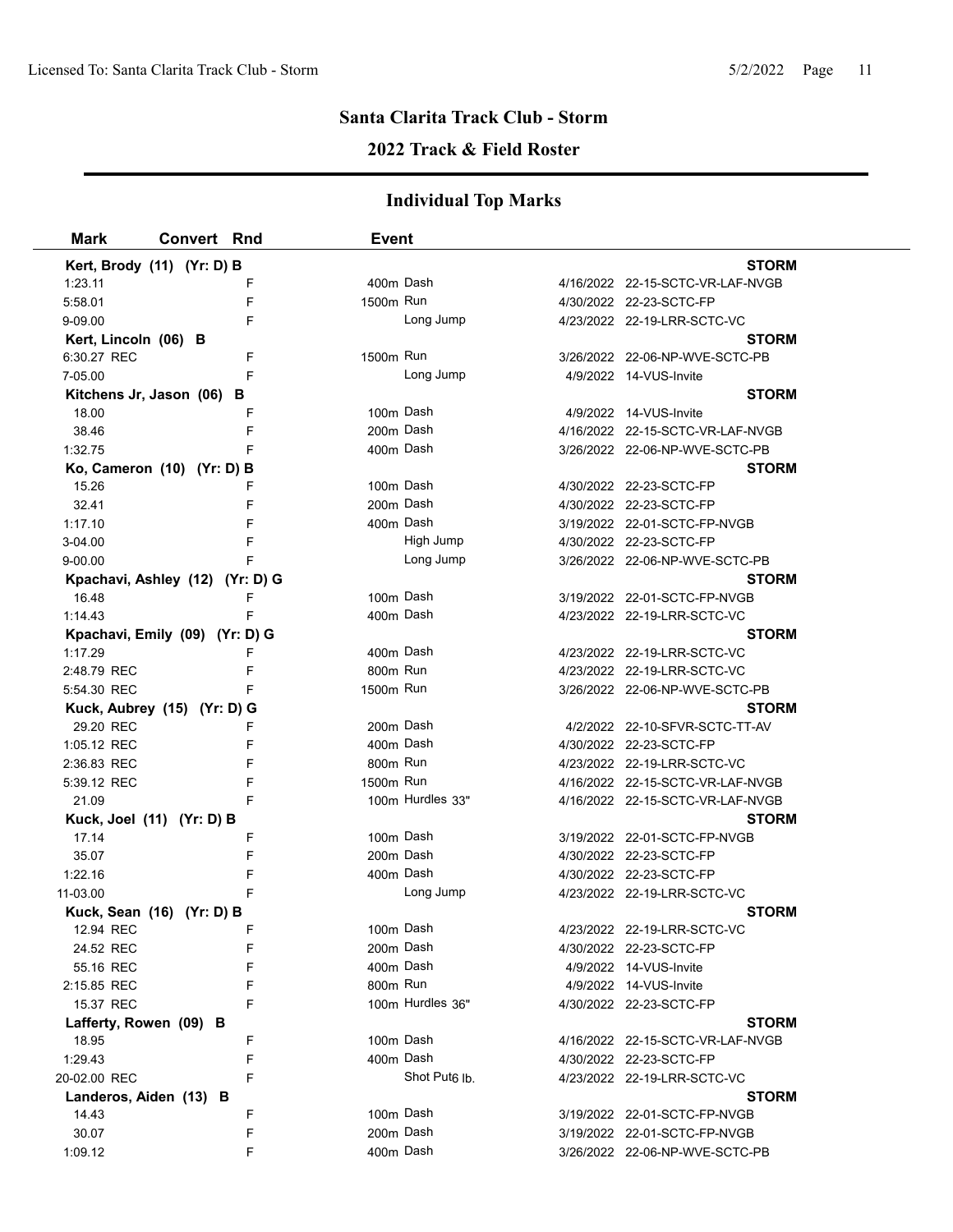### **2022 Track & Field Roster**

| <b>Mark</b>                    | <b>Convert Rnd</b>           | <b>Event</b> |           |                                                         |  |
|--------------------------------|------------------------------|--------------|-----------|---------------------------------------------------------|--|
|                                | Lane, Joshua (12) (Yr: D) B  |              |           | <b>STORM</b>                                            |  |
| 1:13.30                        |                              | 400m Dash    |           | 3/26/2022 22-06-NP-WVE-SCTC-PB                          |  |
| 5:57.07                        | F                            | 1500m Run    |           | 4/16/2022 22-15-SCTC-VR-LAF-NVGB                        |  |
| 9-02.75                        | F                            |              | Long Jump | 4/23/2022 22-19-LRR-SCTC-VC                             |  |
| Lewis, Desmond (08) B          |                              |              |           | <b>STORM</b>                                            |  |
| 15.06                          | F                            |              | 100m Dash | 4/30/2022 22-23-SCTC-FP                                 |  |
| 32.21                          | F                            |              | 200m Dash | 4/30/2022 22-23-SCTC-FP                                 |  |
| 10-09.00                       | F                            |              | Long Jump | 4/23/2022 22-19-LRR-SCTC-VC                             |  |
|                                | Locke, Sydney (13) (Yr: D) G |              |           | <b>STORM</b>                                            |  |
| 15.97                          |                              |              | 100m Dash | 3/19/2022 22-01-SCTC-FP-NVGB                            |  |
|                                | Lombardo, Antonio (07)<br>в  |              |           | <b>STORM</b>                                            |  |
| 18.32                          | F                            |              | 100m Dash | 4/16/2022 22-15-SCTC-VR-LAF-NVGB                        |  |
| 37.56                          | F                            | 200m Dash    |           | 3/26/2022 22-06-NP-WVE-SCTC-PB                          |  |
| 1:23.82                        | F                            |              | 400m Dash | 4/16/2022 22-15-SCTC-VR-LAF-NVGB                        |  |
| 5-06.00                        |                              |              | Long Jump | 3/19/2022 22-01-SCTC-FP-NVGB                            |  |
|                                | Mackey, Asher (12) (Yr: D) B |              |           | <b>STORM</b>                                            |  |
| 15.08                          | F                            |              | 100m Dash | 3/19/2022 22-01-SCTC-FP-NVGB                            |  |
| 11-09.00                       | F                            |              | Long Jump | 4/2/2022 22-10-SFVR-SCTC-TT-AV                          |  |
|                                | Mackey, Davis (12) (Yr: D) B |              |           | <b>STORM</b>                                            |  |
| 6:43.51                        | F                            | 1500m Run    |           | 4/2/2022 22-10-SFVR-SCTC-TT-AV                          |  |
| 7-04.50                        | F                            |              | Long Jump | 4/2/2022 22-10-SFVR-SCTC-TT-AV                          |  |
| Maduro, Amaya (10) G           |                              |              |           | <b>STORM</b>                                            |  |
| 16.39                          | F                            |              | 100m Dash | 4/30/2022 22-23-SCTC-FP                                 |  |
| 34.91                          | F                            |              | 200m Dash | 4/30/2022 22-23-SCTC-FP                                 |  |
| 1:29.21                        | F                            |              | 400m Dash | 3/26/2022 22-06-NP-WVE-SCTC-PB                          |  |
| 3-04.00 REC                    | F                            |              | High Jump | 4/2/2022 22-10-SFVR-SCTC-TT-AV                          |  |
| 8-00.50                        | F                            |              | Long Jump | 3/19/2022 22-01-SCTC-FP-NVGB                            |  |
| Mahaluf, Mila (05) G           |                              |              |           | <b>STORM</b>                                            |  |
| 26.40                          | F                            |              | 100m Dash | 3/19/2022 22-01-SCTC-FP-NVGB                            |  |
| 1:00.40                        | F                            |              | 200m Dash | 3/19/2022 22-01-SCTC-FP-NVGB                            |  |
| 2:08.47                        | F                            |              | 400m Dash | 4/30/2022 22-23-SCTC-FP                                 |  |
|                                | Manskar, Brennan (13) B      |              |           | <b>STORM</b>                                            |  |
| 13.12                          | F                            |              | 100m Dash | 4/16/2022 22-15-SCTC-VR-LAF-NVGB                        |  |
| 27.85                          | F                            |              | 200m Dash | 4/16/2022 22-15-SCTC-VR-LAF-NVGB                        |  |
| 13-02.00                       | F                            |              | Long Jump | 4/23/2022 22-19-LRR-SCTC-VC                             |  |
| Manskar, Ella (10) G           |                              |              |           | <b>STORM</b>                                            |  |
| 15.87                          | F                            |              | 100m Dash | 4/16/2022 22-15-SCTC-VR-LAF-NVGB                        |  |
| 33.71                          | F                            |              | 200m Dash | 4/16/2022 22-15-SCTC-VR-LAF-NVGB                        |  |
| 10-07.00                       |                              |              | Long Jump | 4/23/2022 22-19-LRR-SCTC-VC                             |  |
| Marshall, Jonathan (13)        | в<br>F                       |              | 100m Dash | <b>STORM</b>                                            |  |
| 13.11<br>29.77                 | F                            |              | 200m Dash | 4/30/2022 22-23-SCTC-FP<br>3/19/2022 22-01-SCTC-FP-NVGB |  |
| 1:01.69                        |                              |              | 400m Dash | 4/23/2022 22-19-LRR-SCTC-VC                             |  |
|                                | G                            |              |           | <b>STORM</b>                                            |  |
| McCollum, Hannah (12)<br>16.61 | F                            |              | 100m Dash | 4/2/2022 22-10-SFVR-SCTC-TT-AV                          |  |
| 34.84                          | F                            |              | 200m Dash | 4/2/2022 22-10-SFVR-SCTC-TT-AV                          |  |
|                                | McCollum, Nathan (08) B      |              |           | <b>STORM</b>                                            |  |
| 17.63                          | F                            |              | 100m Dash | 4/30/2022 22-23-SCTC-FP                                 |  |
| 9-10.00                        | F                            |              | Long Jump | 4/30/2022 22-23-SCTC-FP                                 |  |
|                                |                              |              |           |                                                         |  |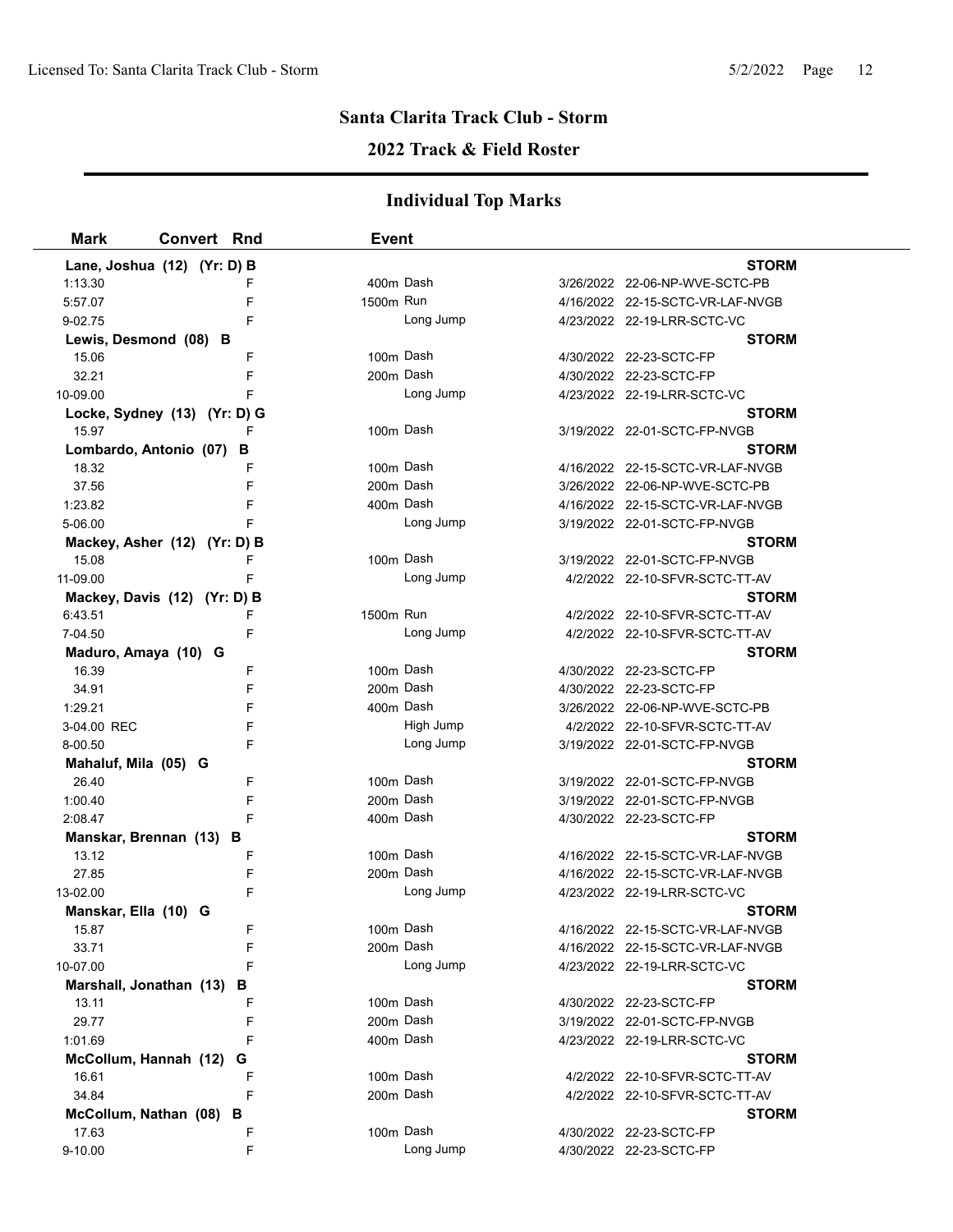### **2022 Track & Field Roster**

| <b>Mark</b>           | <b>Convert Rnd</b>             |   | <b>Event</b> |                           |                                  |  |
|-----------------------|--------------------------------|---|--------------|---------------------------|----------------------------------|--|
| McGinley, Sean (13) B |                                |   |              |                           | <b>STORM</b>                     |  |
| 15.47                 |                                | F | 100m Dash    |                           | 4/16/2022 22-15-SCTC-VR-LAF-NVGB |  |
| 16-01.50              |                                | F |              | Shot Put4 ka.             | 4/16/2022 22-15-SCTC-VR-LAF-NVGB |  |
|                       | Menz, Sawyer (12) (Yr: D) B    |   |              |                           | <b>STORM</b>                     |  |
| 1:12.93               |                                | F | 400m Dash    |                           | 4/16/2022 22-15-SCTC-VR-LAF-NVGB |  |
| 6:07.13               |                                | F | 1500m Run    |                           | 3/19/2022 22-01-SCTC-FP-NVGB     |  |
|                       | Miller, Allison (08) (Yr: D) G |   |              |                           | <b>STORM</b>                     |  |
| 17.80                 |                                | F |              | 100m Dash                 | 3/19/2022 22-01-SCTC-FP-NVGB     |  |
| 38.07                 |                                | F | 200m Dash    |                           | 4/30/2022 22-23-SCTC-FP          |  |
| 1:27.58               |                                | F | 400m Dash    |                           | 4/2/2022 22-10-SFVR-SCTC-TT-AV   |  |
| 8-05.75               |                                | F |              | Long Jump                 | 4/16/2022 22-15-SCTC-VR-LAF-NVGB |  |
| Miller, Ethan (10) B  |                                |   |              |                           | STORM                            |  |
| 19.99                 |                                | F | 100m Dash    |                           | 4/2/2022 22-10-SFVR-SCTC-TT-AV   |  |
| 43.79                 |                                | F | 200m Dash    |                           | 4/2/2022 22-10-SFVR-SCTC-TT-AV   |  |
| 3-00.00               |                                | F |              | High Jump                 | 4/23/2022 22-19-LRR-SCTC-VC      |  |
|                       | Monday, Nicholas (09) B        |   |              |                           | STORM                            |  |
| 17.86                 |                                | F |              | 100m Dash                 | 4/16/2022 22-15-SCTC-VR-LAF-NVGB |  |
| 1:30.68               |                                | F | 400m Dash    |                           | 4/30/2022 22-23-SCTC-FP          |  |
| 7-06.00               |                                | F |              | Long Jump                 | 3/19/2022 22-01-SCTC-FP-NVGB     |  |
| Morales, K C (10) G   |                                |   |              |                           | <b>STORM</b>                     |  |
| 18.39                 |                                | F | 100m Dash    |                           | 4/30/2022 22-23-SCTC-FP          |  |
| 39.29                 |                                | F | 200m Dash    |                           | 4/30/2022 22-23-SCTC-FP          |  |
| 10-02.00              |                                | F |              | Long Jump                 | 4/2/2022 22-10-SFVR-SCTC-TT-AV   |  |
|                       | Morales, Madison Chyler (06)   |   | G            |                           | <b>STORM</b>                     |  |
| 19.67                 |                                | F |              | 100m Dash                 | 4/30/2022 22-23-SCTC-FP          |  |
| 44.91                 |                                | F | 200m Dash    |                           | 4/30/2022 22-23-SCTC-FP          |  |
| 1:53.38               |                                | F | 400m Dash    |                           | 4/30/2022 22-23-SCTC-FP          |  |
| 4-10.25               |                                | F |              | Long Jump                 | 4/23/2022 22-19-LRR-SCTC-VC      |  |
| Moss, Lindsey (07) G  |                                |   |              |                           | <b>STORM</b>                     |  |
| 18.71                 |                                | F | 100m Dash    |                           | 4/30/2022 22-23-SCTC-FP          |  |
| 41.21                 |                                | F | 200m Dash    |                           | 4/23/2022 22-19-LRR-SCTC-VC      |  |
| 1:40.03               |                                | F | 400m Dash    |                           | 4/16/2022 22-15-SCTC-VR-LAF-NVGB |  |
| 8-06.00               |                                | F |              | Long Jump                 | 4/2/2022 22-10-SFVR-SCTC-TT-AV   |  |
|                       | Muchka, Jackson (14) B         |   |              |                           | <b>STORM</b>                     |  |
| 12.29 REC             |                                | Ρ | 100m Dash    |                           | 4/9/2022 14-VUS-Invite           |  |
| 25.20 REC             |                                | F |              | 200m Dash                 | 4/9/2022 14-VUS-Invite           |  |
| 56.58 REC             |                                |   | 400m Dash    |                           | 4/9/2022 14-VUS-Invite           |  |
| Nagide, Jacob (06) B  |                                |   |              |                           | <b>STORM</b>                     |  |
| 17.66                 |                                | F | 100m Dash    |                           | 3/19/2022 22-01-SCTC-FP-NVGB     |  |
| 39.16                 |                                | F | 200m Dash    |                           | 3/26/2022 22-06-NP-WVE-SCTC-PB   |  |
| 7-10.00               |                                | F |              | Long Jump                 | 4/30/2022 22-23-SCTC-FP          |  |
| Neri, Mia (10) G      |                                |   |              |                           | <b>STORM</b>                     |  |
| 16.51                 |                                | F | 100m Dash    |                           | 4/23/2022 22-19-LRR-SCTC-VC      |  |
| 1:16.19               |                                | F | 400m Dash    |                           | 4/16/2022 22-15-SCTC-VR-LAF-NVGB |  |
| 3:07.66               |                                | F | 800m Run     |                           | 4/23/2022 22-19-LRR-SCTC-VC      |  |
| 5-06.75               |                                | F |              | Long Jump                 | 3/26/2022 22-06-NP-WVE-SCTC-PB   |  |
| 10-08.00              |                                | F |              | Shot Put <sub>6</sub> lb. | 4/2/2022 22-10-SFVR-SCTC-TT-AV   |  |
|                       | Nformi, Desmond (13) B         |   |              |                           | <b>STORM</b>                     |  |
| 13.02                 |                                | F | 100m Dash    |                           | 3/26/2022 22-06-NP-WVE-SCTC-PB   |  |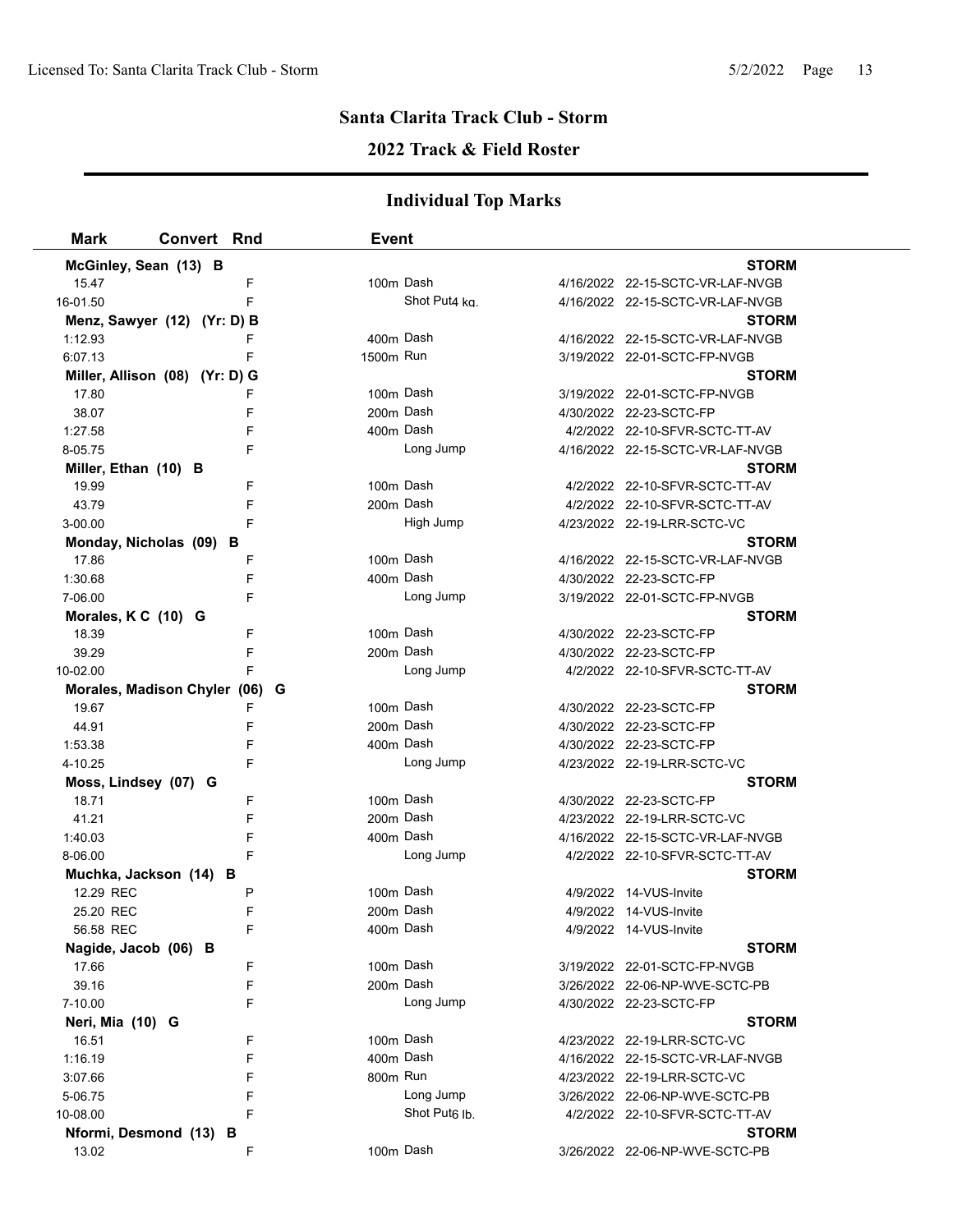# **2022 Track & Field Roster**

| <b>Mark</b>           | <b>Convert Rnd</b>               | <b>Event</b> |                           |                                  |  |
|-----------------------|----------------------------------|--------------|---------------------------|----------------------------------|--|
|                       | Nformi, Desmond (13) B           |              |                           | <b>STORM</b>                     |  |
| 28.54                 | F                                | 200m Dash    |                           | 4/23/2022 22-19-LRR-SCTC-VC      |  |
| 1:23.80               | F                                | 400m Dash    |                           | 3/26/2022 22-06-NP-WVE-SCTC-PB   |  |
| Nguyen, lan (14) B    |                                  |              |                           | <b>STORM</b>                     |  |
| 12.89                 | F                                |              | 100m Dash                 | 4/30/2022 22-23-SCTC-FP          |  |
| 26.94                 | F                                | 200m Dash    |                           | 4/30/2022 22-23-SCTC-FP          |  |
| Nilson, Cade (09) B   |                                  |              |                           | <b>STORM</b>                     |  |
| 16.69                 | F                                | 100m Dash    |                           | 3/19/2022 22-01-SCTC-FP-NVGB     |  |
| 34.11                 | F                                | 200m Dash    |                           | 4/30/2022 22-23-SCTC-FP          |  |
| 1:19.23               | F                                | 400m Dash    |                           | 4/30/2022 22-23-SCTC-FP          |  |
| 10-01.75              | F                                |              | Long Jump                 | 4/23/2022 22-19-LRR-SCTC-VC      |  |
| Nilson, Daniel (13) B |                                  |              |                           | <b>STORM</b>                     |  |
| 28.77                 | F                                | 200m Dash    |                           | 4/16/2022 22-15-SCTC-VR-LAF-NVGB |  |
| 1:00.64               | F                                |              | 400m Dash                 | 3/26/2022 22-06-NP-WVE-SCTC-PB   |  |
| 2:27.06               | F                                | 800m Run     |                           | 3/19/2022 22-01-SCTC-FP-NVGB     |  |
| 4-04.00               | F                                |              | High Jump                 | 4/16/2022 22-15-SCTC-VR-LAF-NVGB |  |
|                       | Nwachukwu, Beth (07) G           |              |                           | <b>STORM</b>                     |  |
| 16.39 REC             | F                                | 100m Dash    |                           | 4/9/2022 14-VUS-Invite           |  |
| 35.63 REC             | F                                | 200m Dash    |                           | 4/23/2022 22-19-LRR-SCTC-VC      |  |
| 1:21.09 REC           | F                                |              | 400m Dash                 | 4/9/2022 14-VUS-Invite           |  |
| 9-01.00 REC           | F                                |              | Long Jump                 | 4/30/2022 22-23-SCTC-FP          |  |
|                       | Nwachukwu, Daniel (12)<br>В      |              |                           | <b>STORM</b>                     |  |
| 15.49                 | F                                | 100m Dash    |                           | 3/19/2022 22-01-SCTC-FP-NVGB     |  |
| 1:16.06               | F                                | 400m Dash    |                           | 4/2/2022 22-10-SFVR-SCTC-TT-AV   |  |
| 10-08.00              | F                                |              | Long Jump                 | 4/23/2022 22-19-LRR-SCTC-VC      |  |
| 25-08.50              | F                                |              | Shot Put <sub>6</sub> lb. | 4/2/2022 22-10-SFVR-SCTC-TT-AV   |  |
|                       | Nwachukwu, Kayla (10)<br>G       |              |                           | <b>STORM</b>                     |  |
| 15.44                 | F                                |              | 100m Dash                 | 3/26/2022 22-06-NP-WVE-SCTC-PB   |  |
| 33.89                 | F                                | 200m Dash    |                           | 4/2/2022 22-10-SFVR-SCTC-TT-AV   |  |
| 3-02.00               | F                                |              | High Jump                 | 3/26/2022 22-06-NP-WVE-SCTC-PB   |  |
| 10-10.00              | F                                |              | Long Jump                 | 4/2/2022 22-10-SFVR-SCTC-TT-AV   |  |
| Ogbu, Valerie (12) G  |                                  |              |                           | <b>STORM</b>                     |  |
| 14.51                 | F                                |              | 100m Dash                 | 4/16/2022 22-15-SCTC-VR-LAF-NVGB |  |
| 31.35                 | F                                | 200m Dash    |                           | 4/2/2022 22-10-SFVR-SCTC-TT-AV   |  |
| 10-08.00              | F                                |              | Long Jump                 | 4/2/2022 22-10-SFVR-SCTC-TT-AV   |  |
| Olivier, Kylie (09) G |                                  |              |                           | <b>STORM</b>                     |  |
| 15.16                 |                                  | 100m Dash    |                           | 4/30/2022 22-23-SCTC-FP          |  |
| 31.91 REC             | F                                |              | 200m Dash                 | 4/23/2022 22-19-LRR-SCTC-VC      |  |
| 1:15.02               | F                                | 400m Dash    |                           | 4/23/2022 22-19-LRR-SCTC-VC      |  |
|                       | Onuoha, Joshua (12) B            |              |                           | <b>STORM</b>                     |  |
| 13.59                 | F                                |              | 100m Dash                 | 4/30/2022 22-23-SCTC-FP          |  |
| 29.11                 | F                                | 200m Dash    |                           | 4/16/2022 22-15-SCTC-VR-LAF-NVGB |  |
| 22-00.00              | F                                |              | Shot Put4 kg.             | 4/2/2022 22-10-SFVR-SCTC-TT-AV   |  |
|                       | Osterhaus, Jayden (14) (Yr: D) B |              |                           | <b>STORM</b>                     |  |
| 5:25.30               | F                                | 1500m Run    |                           | 3/26/2022 22-06-NP-WVE-SCTC-PB   |  |
| 11:33.44              | F                                | 3000m Run    |                           | 4/23/2022 22-19-LRR-SCTC-VC      |  |
|                       | O'Sullivan, Jenna (13) (Yr: D) G |              |                           | <b>STORM</b>                     |  |
| 1:23.35               | F                                | 400m Dash    |                           | 4/2/2022 22-10-SFVR-SCTC-TT-AV   |  |
| 3:34.77               | F                                | 800m Run     |                           | 4/2/2022 22-10-SFVR-SCTC-TT-AV   |  |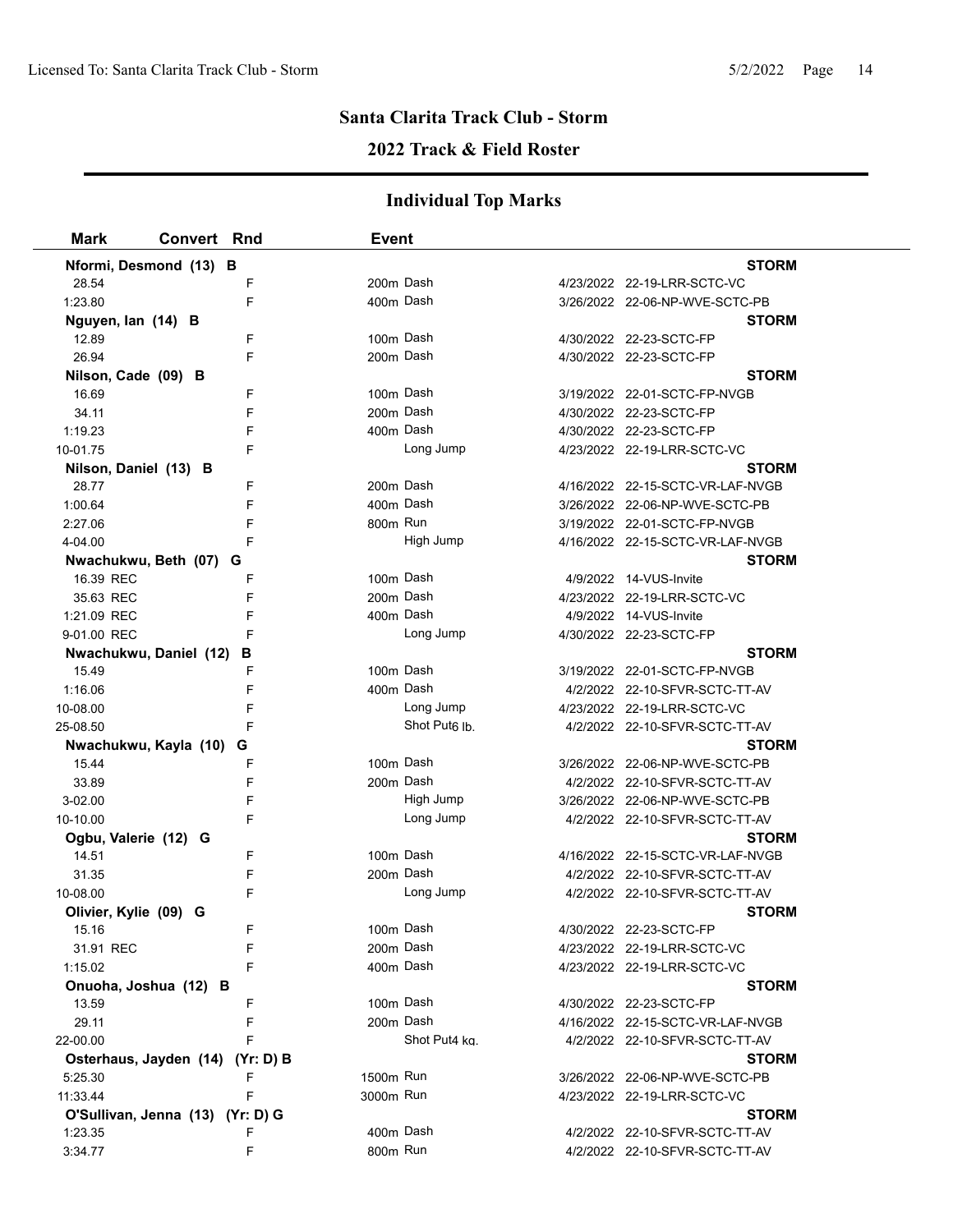### **2022 Track & Field Roster**

| Mark                             | <b>Convert Rnd</b> |        | <b>Event</b> |                           |                                  |  |
|----------------------------------|--------------------|--------|--------------|---------------------------|----------------------------------|--|
| O'Sullivan, Jenna (13) (Yr: D) G |                    |        |              |                           | <b>STORM</b>                     |  |
| 7:17.34                          |                    | F      | 1500m Run    |                           | 4/16/2022 22-15-SCTC-VR-LAF-NVGB |  |
| 16:29.94                         |                    | F      | 3000m Run    |                           | 4/23/2022 22-19-LRR-SCTC-VC      |  |
| 3-10.00                          |                    | F      |              | High Jump                 | 4/16/2022 22-15-SCTC-VR-LAF-NVGB |  |
| 11-07.50                         |                    | F      |              | Long Jump                 | 4/30/2022 22-23-SCTC-FP          |  |
| 26-08.00 REC                     |                    | F      |              | Shot Put <sub>6</sub> lb. | 4/23/2022 22-19-LRR-SCTC-VC      |  |
| Oviedo, Emilio (14) (Yr: D) B    |                    |        |              |                           | <b>STORM</b>                     |  |
| X2:08.62                         |                    | F      | 800m Run     |                           | 4/16/2022 22-15-SCTC-VR-LAF-NVGB |  |
| 2:08.62 REC                      |                    | F      | 800m Run     |                           | 4/16/2022 22-15-SCTC-VR-LAF-NVGB |  |
| 4:25.04 REC                      |                    | F      | 1500m Run    |                           | 4/30/2022 22-23-SCTC-FP          |  |
| 10:13.15 REC                     |                    | F      | 3000m Run    |                           | 4/23/2022 22-19-LRR-SCTC-VC      |  |
| Palmer, Deshawn (13) B           |                    |        |              |                           | <b>STORM</b>                     |  |
| 15.72                            |                    | F      | 100m Dash    |                           | 4/16/2022 22-15-SCTC-VR-LAF-NVGB |  |
| 34.86                            |                    | F      | 200m Dash    |                           | 4/30/2022 22-23-SCTC-FP          |  |
| Palm, William (12) B             |                    |        |              |                           | <b>STORM</b>                     |  |
| 14.42                            |                    | F      |              | 100m Dash                 | 3/19/2022 22-01-SCTC-FP-NVGB     |  |
| 31.99                            |                    | F      | 200m Dash    |                           | 4/30/2022 22-23-SCTC-FP          |  |
| 11-04.00                         |                    | F      |              | Long Jump                 | 4/16/2022 22-15-SCTC-VR-LAF-NVGB |  |
| Parada, Jared (14) B             |                    |        |              |                           | <b>STORM</b>                     |  |
| 12.26 REC                        |                    | P      | 100m Dash    |                           | 4/9/2022 14-VUS-Invite           |  |
| 24.93 REC                        |                    | F      | 200m Dash    |                           | 4/30/2022 22-23-SCTC-FP          |  |
| 58.66 REC                        |                    | F      | 400m Dash    |                           | 4/23/2022 22-19-LRR-SCTC-VC      |  |
| Park, Dylan (12) B               |                    |        |              |                           | <b>STORM</b>                     |  |
| 12.42                            |                    | P      | 100m Dash    |                           | 4/9/2022 14-VUS-Invite           |  |
| 25.43 REC                        |                    | F      | 200m Dash    |                           | 4/30/2022 22-23-SCTC-FP          |  |
| 4-08.00                          |                    | F      |              | High Jump                 | 4/23/2022 22-19-LRR-SCTC-VC      |  |
| 4-08.00                          |                    | F      |              | High Jump                 | 4/30/2022 22-23-SCTC-FP          |  |
| Parker, Abby (07) G              |                    |        |              |                           | <b>STORM</b>                     |  |
| 18.15                            |                    | F      |              | 100m Dash                 | 3/19/2022 22-01-SCTC-FP-NVGB     |  |
| Parker, Jack (13) (Yr: D) B      |                    |        |              |                           | <b>STORM</b>                     |  |
| 1:07.81                          |                    | F      | 400m Dash    |                           | 4/16/2022 22-15-SCTC-VR-LAF-NVGB |  |
| 5:47.17                          |                    | F      | 1500m Run    |                           | 4/23/2022 22-19-LRR-SCTC-VC      |  |
| 7-11.50                          |                    | F      |              | Long Jump                 | 3/19/2022 22-01-SCTC-FP-NVGB     |  |
| 18-00.00                         |                    | F      |              | Shot Put4 kg.             | 4/23/2022 22-19-LRR-SCTC-VC      |  |
| Patterson, Adam (12) B           |                    |        |              |                           | <b>STORM</b>                     |  |
| 15.56                            |                    | F      |              | 100m Dash                 | 3/19/2022 22-01-SCTC-FP-NVGB     |  |
| 21.81                            |                    | F      |              | 100m Hurdles 33"          | 3/19/2022 22-01-SCTC-FP-NVGB     |  |
| Peraza, Zoe (07) G               |                    |        |              |                           | <b>STORM</b>                     |  |
| 17.67                            |                    | F      |              | 100m Dash                 | 3/19/2022 22-01-SCTC-FP-NVGB     |  |
| 39.22                            |                    | F      | 200m Dash    |                           | 4/30/2022 22-23-SCTC-FP          |  |
| 1:32.01                          |                    | F      |              | 400m Dash                 | 3/26/2022 22-06-NP-WVE-SCTC-PB   |  |
| 6-04.00                          |                    | F      |              | Long Jump                 | 3/26/2022 22-06-NP-WVE-SCTC-PB   |  |
| Pino, Marcello (11) B            |                    |        |              | 100m Dash                 | <b>STORM</b>                     |  |
| 16.53                            |                    | F      |              |                           | 3/19/2022 22-01-SCTC-FP-NVGB     |  |
| 15-00.50                         |                    | F      |              | Shot Put <sub>6</sub> lb. | 3/19/2022 22-01-SCTC-FP-NVGB     |  |
| Pittman, Luca (06) B             |                    |        |              | 100m Dash                 | <b>STORM</b>                     |  |
| 20.21                            |                    | F<br>F |              | Long Jump                 | 4/16/2022 22-15-SCTC-VR-LAF-NVGB |  |
| 6-02.75                          |                    |        |              |                           | 4/30/2022 22-23-SCTC-FP          |  |
| Plascencia, Tlaloc (13) B        |                    |        |              |                           | <b>STORM</b>                     |  |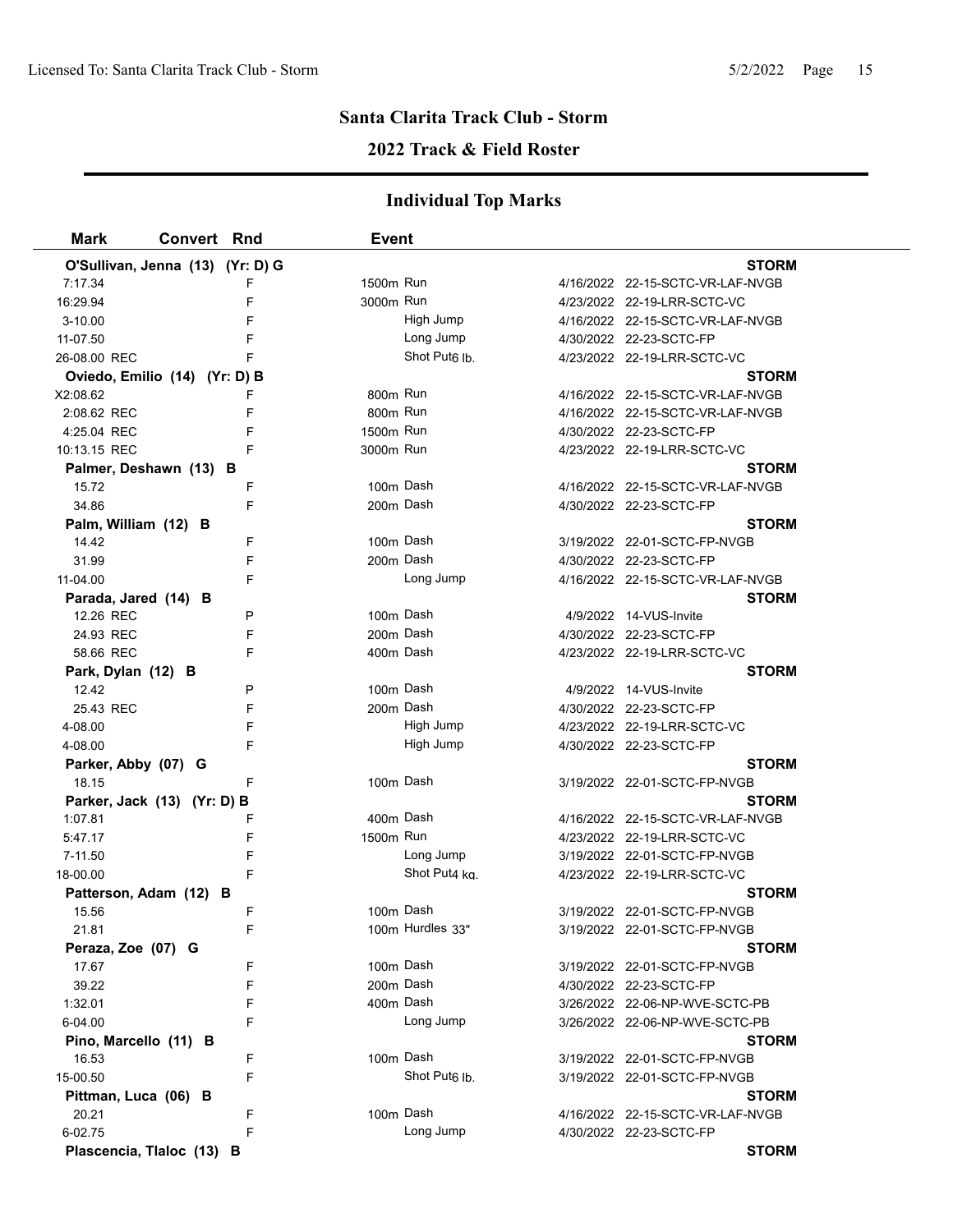# **2022 Track & Field Roster**

| <b>Mark</b>                      | <b>Convert Rnd</b> |   | Event |                           |                                  |
|----------------------------------|--------------------|---|-------|---------------------------|----------------------------------|
| Plascencia, Tlaloc (13) B        |                    |   |       |                           | <b>STORM</b>                     |
| 13.79                            |                    | F |       | 100m Dash                 | 4/16/2022 22-15-SCTC-VR-LAF-NVGB |
| 28.74                            |                    | F |       | 200m Dash                 | 4/16/2022 22-15-SCTC-VR-LAF-NVGB |
| 1:08.65                          |                    | F |       | 400m Dash                 | 3/26/2022 22-06-NP-WVE-SCTC-PB   |
| Poucher, Lola (05) G             |                    |   |       |                           | <b>STORM</b>                     |
| 22.11                            |                    | F |       | 100m Dash                 | 4/16/2022 22-15-SCTC-VR-LAF-NVGB |
| 2:01.39                          |                    | F |       | 400m Dash                 | 4/30/2022 22-23-SCTC-FP          |
| 4-09.00                          |                    | F |       | Long Jump                 | 3/19/2022 22-01-SCTC-FP-NVGB     |
| Poucher, Mia (08) G              |                    |   |       |                           | <b>STORM</b>                     |
| 18.94                            |                    | F |       | 100m Dash                 | 4/16/2022 22-15-SCTC-VR-LAF-NVGB |
| 1:46.17                          |                    | F |       | 400m Dash                 | 4/30/2022 22-23-SCTC-FP          |
| 8-05.00                          |                    | F |       | Long Jump                 | 3/19/2022 22-01-SCTC-FP-NVGB     |
| Prakash, Janani (12) G           |                    |   |       |                           | <b>STORM</b>                     |
| 17.37                            |                    | F |       | 100m Dash                 | 3/19/2022 22-01-SCTC-FP-NVGB     |
| Prestridge, Avery (13) (Yr: D) G |                    |   |       |                           | <b>STORM</b>                     |
| 29.95                            |                    | F |       | 200m Dash                 | 3/26/2022 22-06-NP-WVE-SCTC-PB   |
| 1:06.24                          |                    | F |       | 400m Dash                 | 3/26/2022 22-06-NP-WVE-SCTC-PB   |
| 4-06.00 REC                      |                    | F |       | High Jump                 | 3/26/2022 22-06-NP-WVE-SCTC-PB   |
| Provens, Gideon (13) B           |                    |   |       |                           | <b>STORM</b>                     |
| 14.43                            |                    | F |       | 100m Dash                 | 3/26/2022 22-06-NP-WVE-SCTC-PB   |
| 30.76                            |                    | F |       | 200m Dash                 | 4/9/2022 14-VUS-Invite           |
| 19-05.00                         |                    | F |       | Shot Put4 kg              | 4/2/2022 22-10-SFVR-SCTC-TT-AV   |
| Quartey, Nailah (12) G           |                    |   |       |                           | <b>STORM</b>                     |
| 15.67                            |                    | F |       | 100m Dash                 | 4/30/2022 22-23-SCTC-FP          |
| 32.23                            |                    | F |       | 200m Dash                 | 4/30/2022 22-23-SCTC-FP          |
| 4-02.00                          |                    | F |       | High Jump                 | 4/30/2022 22-23-SCTC-FP          |
| Quartey, Tre (10) B              |                    |   |       |                           | <b>STORM</b>                     |
| 15.30                            |                    | F |       | 100m Dash                 | 3/19/2022 22-01-SCTC-FP-NVGB     |
| 32.23                            |                    | F |       | 200m Dash                 | 3/19/2022 22-01-SCTC-FP-NVGB     |
| 1:18.66                          |                    | F |       | 400m Dash                 | 4/2/2022 22-10-SFVR-SCTC-TT-AV   |
| Quezada, Bella (10) G            |                    |   |       |                           | <b>STORM</b>                     |
| 17.73                            |                    | F |       | 100m Dash                 | 4/30/2022 22-23-SCTC-FP          |
| 6-04.00                          |                    | F |       | Long Jump                 | 3/19/2022 22-01-SCTC-FP-NVGB     |
| Quezada, Caleb (07) B            |                    |   |       |                           | <b>STORM</b>                     |
| 20.74                            |                    | F |       | 100m Dash                 | 4/16/2022 22-15-SCTC-VR-LAF-NVGB |
| 4-09.25                          |                    |   |       | Long Jump                 | 4/23/2022 22-19-LRR-SCTC-VC      |
| Quezada, Carlos (08) B           |                    |   |       |                           | <b>STORM</b>                     |
| 11-07.00                         |                    | F |       | Shot Put <sub>6</sub> lb. | 4/30/2022 22-23-SCTC-FP          |
| Quezada, Noelle (05) G           |                    |   |       |                           | <b>STORM</b>                     |
| 25.48                            |                    | F |       | 100m Dash                 | 4/23/2022 22-19-LRR-SCTC-VC      |
| 3-05.00                          |                    | F |       | Long Jump                 | 4/16/2022 22-15-SCTC-VR-LAF-NVGB |
| Quitevis, Karsyn (12) B          |                    |   |       |                           | <b>STORM</b>                     |
| 17.33                            |                    | F |       | 100m Dash                 | 3/19/2022 22-01-SCTC-FP-NVGB     |
| 21-11.50                         |                    | F |       | Shot Put <sub>6</sub> lb. | 4/16/2022 22-15-SCTC-VR-LAF-NVGB |
| Ramirez, Vivienne (06) G         |                    |   |       |                           | <b>STORM</b>                     |
| 23.00                            |                    | F |       | 100m Dash                 | 3/26/2022 22-06-NP-WVE-SCTC-PB   |
| 2:04.35                          |                    | F |       | 400m Dash                 | 3/26/2022 22-06-NP-WVE-SCTC-PB   |
| 6-02.00                          |                    | F |       | Long Jump                 | 4/30/2022 22-23-SCTC-FP          |
| Ramos, Kayden (13) (Yr: D) B     |                    |   |       |                           | <b>STORM</b>                     |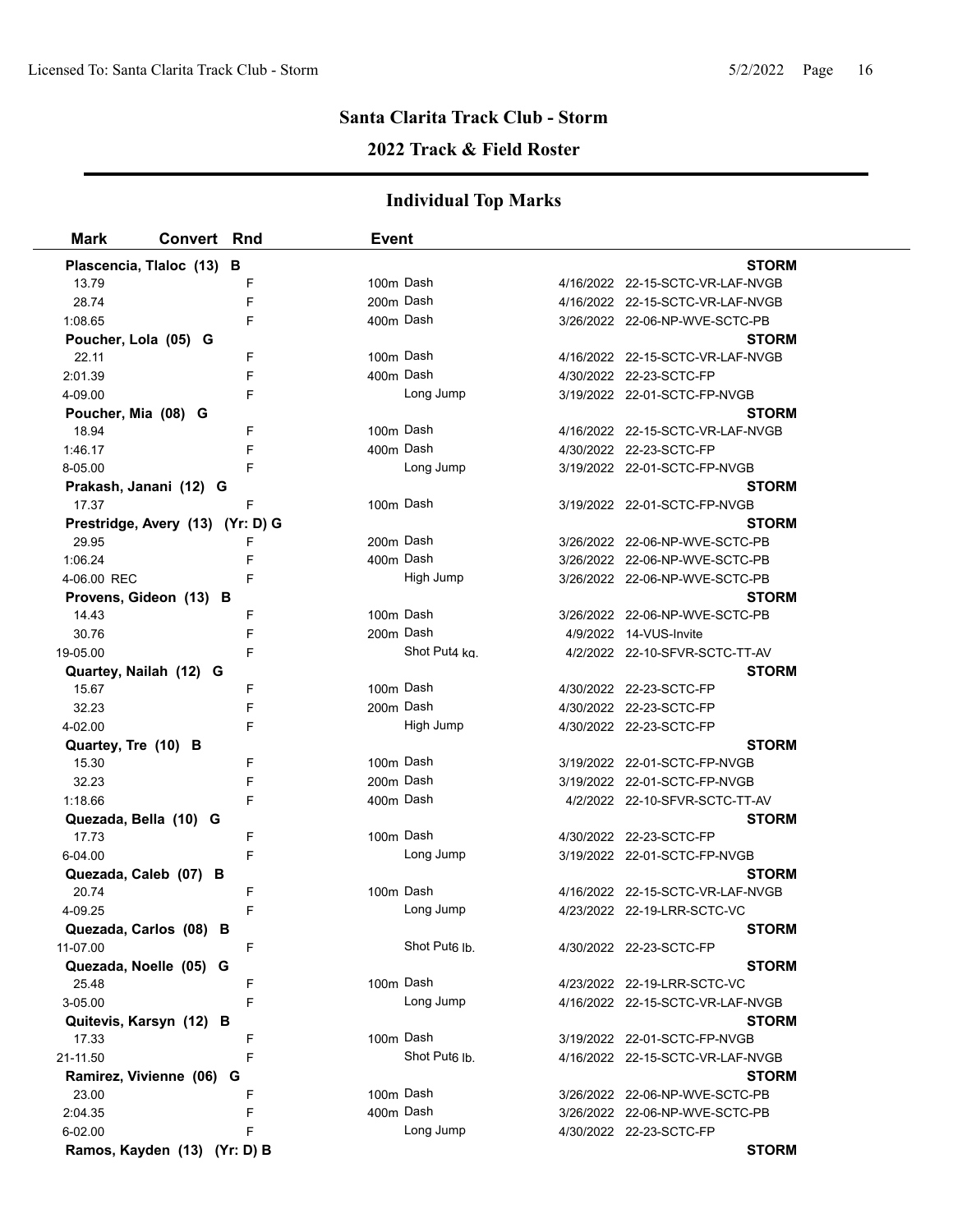### **2022 Track & Field Roster**

| Mark                   | <b>Convert Rnd</b>            | <b>Event</b> |                           |                                  |
|------------------------|-------------------------------|--------------|---------------------------|----------------------------------|
|                        | Ramos, Kayden (13) (Yr: D) B  |              |                           | <b>STORM</b>                     |
| 15.08                  | F                             | 100m Dash    |                           | 3/26/2022 22-06-NP-WVE-SCTC-PB   |
| 1:14.83                | F                             | 400m Dash    |                           | 4/23/2022 22-19-LRR-SCTC-VC      |
| 5:56.23                | F                             | 1500m Run    |                           | 4/30/2022 22-23-SCTC-FP          |
| $3 - 10.00$            | F                             |              | High Jump                 | 3/19/2022 22-01-SCTC-FP-NVGB     |
| 11-06.25               | F                             |              | Long Jump                 | 3/26/2022 22-06-NP-WVE-SCTC-PB   |
|                        | Ramos, Madison (10) G         |              |                           | <b>STORM</b>                     |
| 16.18                  | F                             | 100m Dash    |                           | 4/16/2022 22-15-SCTC-VR-LAF-NVGB |
| 1:17.16                | F                             | 400m Dash    |                           | 4/2/2022 22-10-SFVR-SCTC-TT-AV   |
|                        | Ray, Reese (10) (Yr: D) G     |              |                           | <b>STORM</b>                     |
| 1:11.40                | F                             | 400m Dash    |                           | 4/16/2022 22-15-SCTC-VR-LAF-NVGB |
| 2:39.08 REC            | F                             | 800m Run     |                           | 4/30/2022 22-23-SCTC-FP          |
| 5:08.72 REC            | F                             | 1500m Run    |                           | 4/16/2022 22-15-SCTC-VR-LAF-NVGB |
| 11:08.39 REC           | F                             | 3000m Run    |                           | 4/23/2022 22-19-LRR-SCTC-VC      |
|                        | Redwine, Julia (12) (Yr: D) G |              |                           | <b>STORM</b>                     |
| 1:15.12                | F                             | 400m Dash    |                           | 3/19/2022 22-01-SCTC-FP-NVGB     |
| 5:51.41                | F                             | 1500m Run    |                           | 4/2/2022 22-10-SFVR-SCTC-TT-AV   |
| 17-04.50               | F                             |              | Shot Put <sub>6</sub> lb. | 4/16/2022 22-15-SCTC-VR-LAF-NVGB |
|                        | Reimbold, Kaitlyn (15) G      |              |                           | <b>STORM</b>                     |
| 14.61                  | P                             | 100m Dash    |                           | 4/9/2022 14-VUS-Invite           |
| 30.24 REC              | F                             | 200m Dash    |                           | 4/16/2022 22-15-SCTC-VR-LAF-NVGB |
| 14-03.75 REC           | F                             |              | Long Jump                 | 3/26/2022 22-06-NP-WVE-SCTC-PB   |
|                        | Reimbold, Zachary (14) B      |              |                           | <b>STORM</b>                     |
| 13.07                  | F                             | 100m Dash    |                           | 4/30/2022 22-23-SCTC-FP          |
| 27.36                  | F                             | 200m Dash    |                           | 4/30/2022 22-23-SCTC-FP          |
| 1:00.68                | F                             | 400m Dash    |                           | 4/23/2022 22-19-LRR-SCTC-VC      |
| 2:30.94                | F                             | 800m Run     |                           | 4/9/2022 14-VUS-Invite           |
| Rios, Savannah (06) G  |                               |              |                           | <b>STORM</b>                     |
| 24.18                  | F                             | 100m Dash    |                           | 4/30/2022 22-23-SCTC-FP          |
| 55.23                  | F                             | 200m Dash    |                           | 4/23/2022 22-19-LRR-SCTC-VC      |
| 2:05.05                | F                             | 400m Dash    |                           | 4/2/2022 22-10-SFVR-SCTC-TT-AV   |
| 3-07.00                | F                             |              | Long Jump                 | 4/30/2022 22-23-SCTC-FP          |
|                        | Rodriguez, Xophia (08) G      |              |                           | <b>STORM</b>                     |
| 24.02                  | F                             | 100m Dash    |                           | 4/30/2022 22-23-SCTC-FP          |
| 2:06.15                | F                             | 400m Dash    |                           | 4/16/2022 22-15-SCTC-VR-LAF-NVGB |
| 4-01.75                |                               |              | Long Jump                 | 4/16/2022 22-15-SCTC-VR-LAF-NVGB |
|                        | Romo, Faith Gabriela (08) G   |              |                           | <b>STORM</b>                     |
| 15.68                  | F.                            | 100m Dash    |                           | 4/30/2022 22-23-SCTC-FP          |
| 34.33                  | F                             | 200m Dash    |                           | 3/26/2022 22-06-NP-WVE-SCTC-PB   |
| 10-05.75               | F                             |              | Long Jump                 | 3/26/2022 22-06-NP-WVE-SCTC-PB   |
|                        | Rouhani, Daniel (05) B        |              |                           | <b>STORM</b>                     |
| 22.64                  | F                             | 100m Dash    |                           | 3/26/2022 22-06-NP-WVE-SCTC-PB   |
| 1:57.95                | F                             | 400m Dash    |                           | 4/23/2022 22-19-LRR-SCTC-VC      |
| 4:22.81                | F                             | 800m Run     |                           | 3/26/2022 22-06-NP-WVE-SCTC-PB   |
| 4-07.50                | F                             |              | Long Jump                 | 4/23/2022 22-19-LRR-SCTC-VC      |
| Rouhani, Nicholas (07) | в                             |              |                           | <b>STORM</b>                     |
| 49.51                  | F                             | 200m Dash    |                           | 3/26/2022 22-06-NP-WVE-SCTC-PB   |
| 1:43.85                | F                             | 400m Dash    |                           | 4/30/2022 22-23-SCTC-FP          |
| 6-11.00                | F                             |              | Long Jump                 | 4/30/2022 22-23-SCTC-FP          |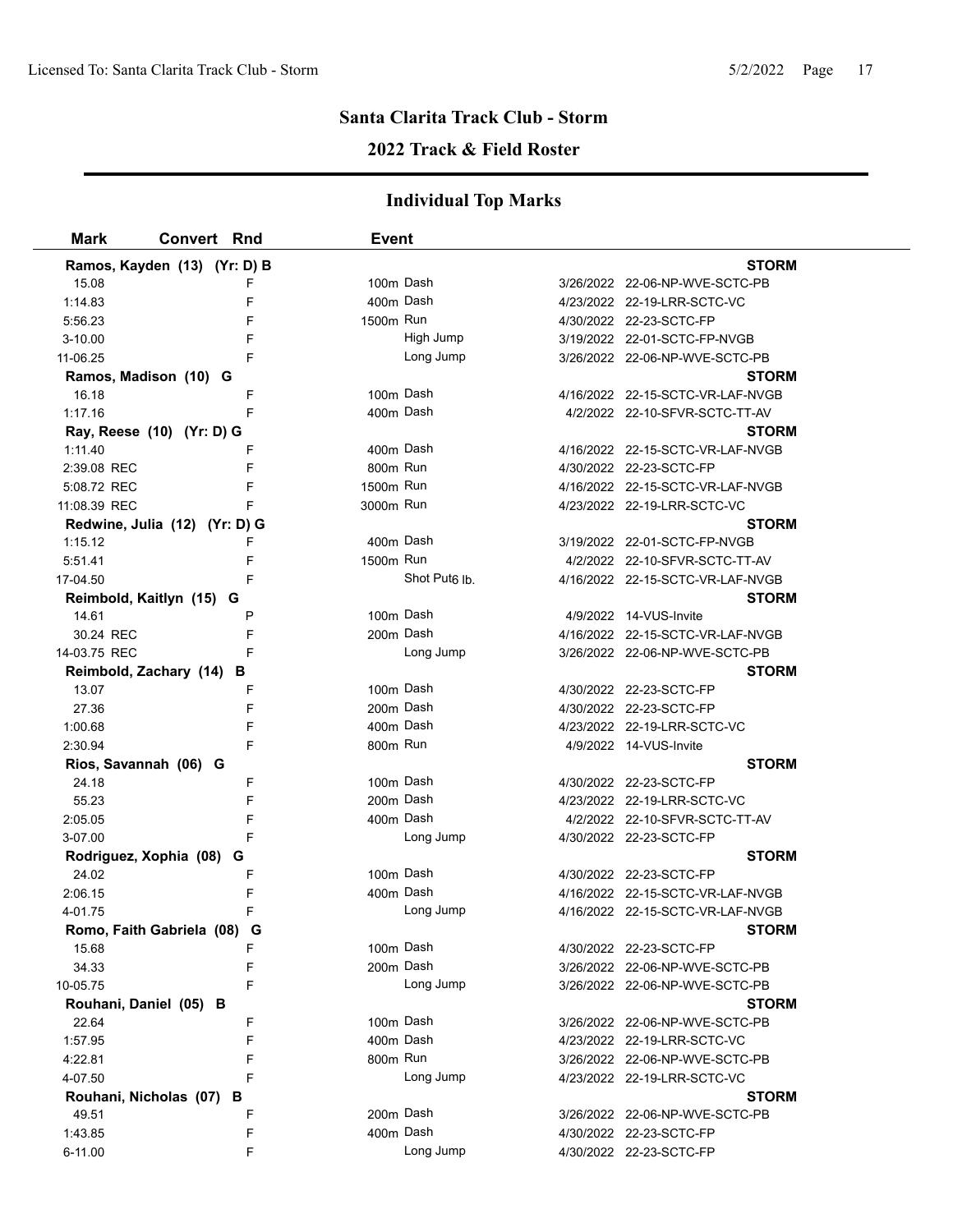### **2022 Track & Field Roster**

| <b>Mark</b>            | <b>Convert Rnd</b>                 | <b>Event</b> |           |                                  |  |
|------------------------|------------------------------------|--------------|-----------|----------------------------------|--|
| Roy, Swayz (08) B      |                                    |              |           | <b>STORM</b>                     |  |
| 17.36                  | F                                  |              | 100m Dash | 4/16/2022 22-15-SCTC-VR-LAF-NVGB |  |
| 8-07.75                | F                                  |              | Long Jump | 4/23/2022 22-19-LRR-SCTC-VC      |  |
|                        | Rubenstein, Mia (12) G             |              |           | <b>STORM</b>                     |  |
| 16.95                  | F                                  |              | 100m Dash | 4/16/2022 22-15-SCTC-VR-LAF-NVGB |  |
| 7-06.50                | F                                  |              | Long Jump | 4/16/2022 22-15-SCTC-VR-LAF-NVGB |  |
|                        | Sackett, Annabelle (11)<br>G       |              |           | <b>STORM</b>                     |  |
| 1:21.78                | F                                  |              | 400m Dash | 3/19/2022 22-01-SCTC-FP-NVGB     |  |
| Sackett, Tyler (12) B  |                                    |              |           | <b>STORM</b>                     |  |
| 6:03.60                | F                                  | 1500m Run    |           | 3/19/2022 22-01-SCTC-FP-NVGB     |  |
| 12:24.05               | F                                  | 3000m Run    |           | 3/19/2022 22-01-SCTC-FP-NVGB     |  |
| Saenz, Luke (12) B     |                                    |              |           | <b>STORM</b>                     |  |
| 14.45                  | F                                  |              | 100m Dash | 3/19/2022 22-01-SCTC-FP-NVGB     |  |
| 11-09.75               | F                                  |              | Long Jump | 3/19/2022 22-01-SCTC-FP-NVGB     |  |
|                        | Salgado Jr, Michael (11) (Yr: D) B |              |           | <b>STORM</b>                     |  |
| 15.38                  | F                                  |              | 100m Dash | 3/19/2022 22-01-SCTC-FP-NVGB     |  |
| 1:14.02                | F                                  |              | 400m Dash | 3/19/2022 22-01-SCTC-FP-NVGB     |  |
| 2:58.82                | F                                  | 800m Run     |           | 4/30/2022 22-23-SCTC-FP          |  |
| 11-06.00               | F                                  |              | Long Jump | 4/2/2022 22-10-SFVR-SCTC-TT-AV   |  |
| Salgado, Oliver (07) B |                                    |              |           | <b>STORM</b>                     |  |
| 21.50                  | F                                  |              | 100m Dash | 4/2/2022 22-10-SFVR-SCTC-TT-AV   |  |
| 21.50                  | F                                  |              | 100m Dash | 4/30/2022 22-23-SCTC-FP          |  |
| 48.25                  | F                                  |              | 200m Dash | 4/23/2022 22-19-LRR-SCTC-VC      |  |
| 4-06.00                | F                                  |              | Long Jump | 4/23/2022 22-19-LRR-SCTC-VC      |  |
|                        | Salgado, Sadie (13) (Yr: D) G      |              |           | <b>STORM</b>                     |  |
| 15.39                  | F                                  |              | 100m Dash | 4/30/2022 22-23-SCTC-FP          |  |
| 32.08                  | F                                  |              | 200m Dash | 4/2/2022 22-10-SFVR-SCTC-TT-AV   |  |
| 1:14.55                | F                                  |              | 400m Dash | 3/19/2022 22-01-SCTC-FP-NVGB     |  |
|                        | Sandoval, Adam (14) B              |              |           | <b>STORM</b>                     |  |
| 5:53.29                | F                                  | 1500m Run    |           | 3/26/2022 22-06-NP-WVE-SCTC-PB   |  |
| 12:59.98               | F                                  | 3000m Run    |           | 4/16/2022 22-15-SCTC-VR-LAF-NVGB |  |
|                        | Sarkissian, Valentina (13)<br>G    |              |           | <b>STORM</b>                     |  |
| 16.40                  | F                                  |              | 100m Dash | 4/16/2022 22-15-SCTC-VR-LAF-NVGB |  |
| 10-04.75               | F                                  |              | Long Jump | 4/2/2022 22-10-SFVR-SCTC-TT-AV   |  |
| Seguin, Asher (08) B   |                                    |              |           | <b>STORM</b>                     |  |
| 17.81                  | F                                  |              | 100m Dash | 3/26/2022 22-06-NP-WVE-SCTC-PB   |  |
| 37.35                  | F                                  |              | 200m Dash | 4/2/2022 22-10-SFVR-SCTC-TT-AV   |  |
| 1:26.38                | F                                  |              | 400m Dash | 4/30/2022 22-23-SCTC-FP          |  |
| 3:12.51                | F                                  | 800m Run     |           | 4/23/2022 22-19-LRR-SCTC-VC      |  |
| 6-08.75                | F                                  |              | Long Jump | 3/19/2022 22-01-SCTC-FP-NVGB     |  |
| Seguin, River (05) B   |                                    |              |           | <b>STORM</b>                     |  |
| 21.62                  | F                                  |              | 100m Dash | 3/26/2022 22-06-NP-WVE-SCTC-PB   |  |
| 45.43                  | F                                  |              | 200m Dash | 4/16/2022 22-15-SCTC-VR-LAF-NVGB |  |
| 1.41.72                | F                                  |              | 400m Dash | 4/23/2022 22-19-LRR-SCTC-VC      |  |
| 3:28.44                | F                                  | 800m Run     |           | 4/23/2022 22-19-LRR-SCTC-VC      |  |
| 4-09.50                | F                                  |              | Long Jump | 3/26/2022 22-06-NP-WVE-SCTC-PB   |  |
|                        | Serrano, Cruz (08) (Yr: D) B       |              |           | <b>STORM</b>                     |  |
| 18.29                  | F                                  |              | 100m Dash | 3/19/2022 22-01-SCTC-FP-NVGB     |  |
| 1:31.82                | F                                  |              | 400m Dash | 4/16/2022 22-15-SCTC-VR-LAF-NVGB |  |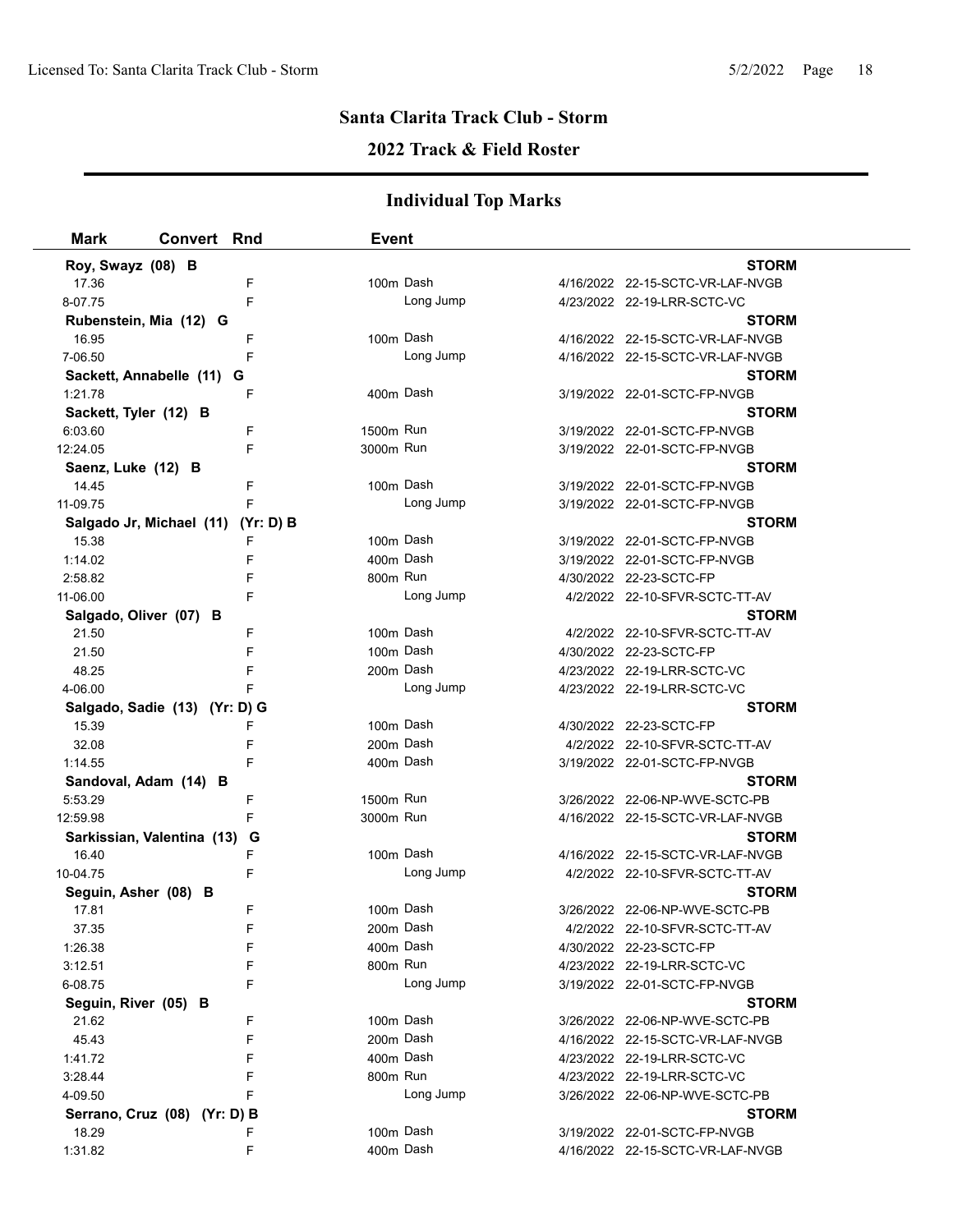### **2022 Track & Field Roster**

| <b>Mark</b>           | Convert Rnd                    | Event                |                           |                                  |
|-----------------------|--------------------------------|----------------------|---------------------------|----------------------------------|
|                       | Serrano, Cruz (08) (Yr: D) B   |                      |                           | <b>STORM</b>                     |
| 3:21.83               | F                              | 800m Run             |                           | 4/16/2022 22-15-SCTC-VR-LAF-NVGB |
| X3:21.83              | F                              | 800 <sub>m</sub> Run |                           | 4/16/2022 22-15-SCTC-VR-LAF-NVGB |
| 6:55.49               | F                              | 1500m Run            |                           | 3/19/2022 22-01-SCTC-FP-NVGB     |
| Shahan, Ayden (11) B  |                                |                      |                           | <b>STORM</b>                     |
| 18.76                 | F                              | 100m Dash            |                           | 3/19/2022 22-01-SCTC-FP-NVGB     |
| 18-09.00              | F                              |                      | Shot Put <sub>6</sub> lb. | 4/30/2022 22-23-SCTC-FP          |
| Shahan, Carter (12) B |                                |                      |                           | <b>STORM</b>                     |
| 16.91                 | F                              | 100m Dash            |                           | 4/16/2022 22-15-SCTC-VR-LAF-NVGB |
| 7-09.25               | F                              |                      | Long Jump                 | 3/19/2022 22-01-SCTC-FP-NVGB     |
| 16-02.00              | F                              |                      | Shot Put4 kg.             | 4/30/2022 22-23-SCTC-FP          |
|                       | Simpson, Kaliyah (13) G        |                      |                           | <b>STORM</b>                     |
| 13.64                 | F                              | 100m Dash            |                           | 4/30/2022 22-23-SCTC-FP          |
| 29.02                 | F                              | 200m Dash            |                           | 4/9/2022 14-VUS-Invite           |
| Smith, Emerson (07) B |                                |                      |                           | <b>STORM</b>                     |
| 18.80                 | F                              | 100m Dash            |                           | 3/19/2022 22-01-SCTC-FP-NVGB     |
| 41.08                 | F                              | 200m Dash            |                           | 4/30/2022 22-23-SCTC-FP          |
| 8-04.00               | F                              |                      | Long Jump                 | 4/30/2022 22-23-SCTC-FP          |
|                       | Smith, Ethan (12) (Yr: D) B    |                      |                           | <b>STORM</b>                     |
| 13.00                 | F                              | 100m Dash            |                           | 4/30/2022 22-23-SCTC-FP          |
| 28.61                 | F                              | 200m Dash            |                           | 4/9/2022 14-VUS-Invite           |
| 1:01.01               | F                              | 400m Dash            |                           | 4/23/2022 22-19-LRR-SCTC-VC      |
| 16-04.00 REC          | F                              |                      | Long Jump                 | 4/16/2022 22-15-SCTC-VR-LAF-NVGB |
| Smith, Evan (10) B    |                                |                      |                           | <b>STORM</b>                     |
| 15.49                 | F                              | 100m Dash            |                           | 3/19/2022 22-01-SCTC-FP-NVGB     |
| 34.45                 | F                              | 200m Dash            |                           | 4/30/2022 22-23-SCTC-FP          |
| 1:19.30               | F                              | 400m Dash            |                           | 4/23/2022 22-19-LRR-SCTC-VC      |
| 3-00.00               | F                              |                      | High Jump                 | 4/30/2022 22-23-SCTC-FP          |
| 12-05.75              | F                              |                      | Long Jump                 | 4/23/2022 22-19-LRR-SCTC-VC      |
| Smith, Grayson (09) B |                                |                      |                           | <b>STORM</b>                     |
| 16.81                 | F                              | 100m Dash            |                           | 3/19/2022 22-01-SCTC-FP-NVGB     |
| 1:25.60               | F                              | 400m Dash            |                           | 4/23/2022 22-19-LRR-SCTC-VC      |
| 3-02.00               | F                              |                      | High Jump                 | 4/23/2022 22-19-LRR-SCTC-VC      |
| 9-01.00               | F                              |                      | Long Jump                 | 3/19/2022 22-01-SCTC-FP-NVGB     |
| Smith, Maya (12) G    |                                |                      |                           | <b>STORM</b>                     |
| 16.82                 | F                              | 100m Dash            |                           | 4/16/2022 22-15-SCTC-VR-LAF-NVGB |
| 1:29.46               | F                              | 400m Dash            |                           | 4/23/2022 22-19-LRR-SCTC-VC      |
| Smith, Mila (08) G    |                                |                      |                           | <b>STORM</b>                     |
| 18.75                 | F                              | 100m Dash            |                           | 4/30/2022 22-23-SCTC-FP          |
| 1:37.62               | F                              | 400m Dash            |                           | 3/26/2022 22-06-NP-WVE-SCTC-PB   |
| 7-08.00               | F                              |                      | Long Jump                 | 4/16/2022 22-15-SCTC-VR-LAF-NVGB |
|                       | Stella, Sidney (13) (Yr: D) G  |                      |                           | <b>STORM</b>                     |
| 33.49                 | F                              | 200m Dash            |                           | 4/16/2022 22-15-SCTC-VR-LAF-NVGB |
| 1:17.23               | F                              | 400m Dash            |                           | 4/2/2022 22-10-SFVR-SCTC-TT-AV   |
| 3:08.62               | F                              | 800m Run             |                           | 4/9/2022 14-VUS-Invite           |
| 6:25.30               | F                              | 1500m Run            |                           | 4/16/2022 22-15-SCTC-VR-LAF-NVGB |
| 4-00.00               | F                              |                      | High Jump                 | 4/30/2022 22-23-SCTC-FP          |
| 4-00.00               | F                              |                      | High Jump                 | 4/2/2022 22-10-SFVR-SCTC-TT-AV   |
|                       | Stella, Vincent (16) (Yr: D) B |                      |                           | <b>STORM</b>                     |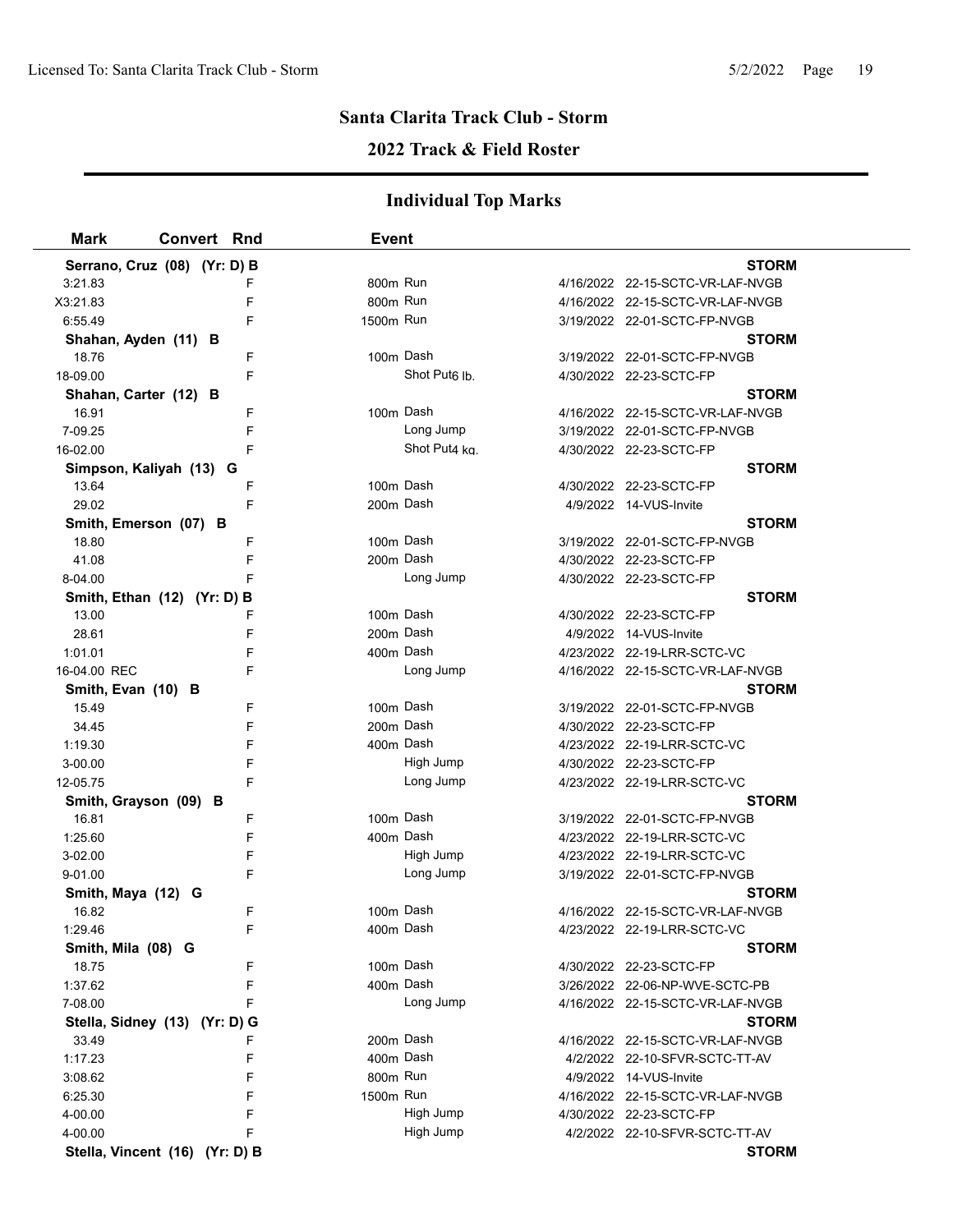### **2022 Track & Field Roster**

| <b>Mark</b>                      | <b>Convert Rnd</b> |   | <b>Event</b> |           |                                  |  |
|----------------------------------|--------------------|---|--------------|-----------|----------------------------------|--|
| Stella, Vincent (16) (Yr: D) B   |                    |   |              |           | <b>STORM</b>                     |  |
| 3:01.63                          |                    |   | 800m Run     |           | 4/2/2022 22-10-SFVR-SCTC-TT-AV   |  |
| 5:55.21                          |                    | F | 1500m Run    |           | 4/2/2022 22-10-SFVR-SCTC-TT-AV   |  |
| 12:37.99 REC                     |                    | F | 3000m Run    |           | 4/9/2022 14-VUS-Invite           |  |
| Stone, Karen (10) G              |                    |   |              |           | <b>STORM</b>                     |  |
| 16.85                            |                    | F |              | 100m Dash | 4/16/2022 22-15-SCTC-VR-LAF-NVGB |  |
| 1:36.36                          |                    | F | 400m Dash    |           | 4/2/2022 22-10-SFVR-SCTC-TT-AV   |  |
| 3-00.00                          |                    | F |              | High Jump | 4/30/2022 22-23-SCTC-FP          |  |
| 3-00.00                          |                    | F |              | High Jump | 4/2/2022 22-10-SFVR-SCTC-TT-AV   |  |
| 7-03.00                          |                    | F |              | Long Jump | 3/19/2022 22-01-SCTC-FP-NVGB     |  |
| Sullivan, Jack (13) B            |                    |   |              |           | <b>STORM</b>                     |  |
| 15.57                            |                    | F |              | 100m Dash | 4/16/2022 22-15-SCTC-VR-LAF-NVGB |  |
| Sullivan, Julia (11) G           |                    |   |              |           | <b>STORM</b>                     |  |
| 15.86                            |                    | F | 100m Dash    |           | 4/2/2022 22-10-SFVR-SCTC-TT-AV   |  |
| 35.34                            |                    | F | 200m Dash    |           | 4/2/2022 22-10-SFVR-SCTC-TT-AV   |  |
| Suryavanshi, Taij (13) (Yr: D) B |                    |   |              |           | <b>STORM</b>                     |  |
| 13.68                            |                    | F | 100m Dash    |           | 4/30/2022 22-23-SCTC-FP          |  |
| 1:01.17                          |                    | F |              | 400m Dash | 4/23/2022 22-19-LRR-SCTC-VC      |  |
| Tait, Audrey (13) G              |                    |   |              |           | <b>STORM</b>                     |  |
| 13.50 REC                        |                    | F | 100m Dash    |           | 4/9/2022 14-VUS-Invite           |  |
| 28.13                            |                    | F | 200m Dash    |           | 4/30/2022 22-23-SCTC-FP          |  |
| 1:04.76 REC                      |                    | F | 400m Dash    |           | 4/30/2022 22-23-SCTC-FP          |  |
| Tatman, Lily (11) G              |                    |   |              |           | <b>STORM</b>                     |  |
| 10:15.47                         |                    | F | 1500m Run    |           | 3/19/2022 22-01-SCTC-FP-NVGB     |  |
| Taylor, Colin (13) B             |                    |   |              |           | <b>STORM</b>                     |  |
| 16.92                            |                    | F | 100m Dash    |           | 3/19/2022 22-01-SCTC-FP-NVGB     |  |
| 10-08.75                         |                    | F |              | Long Jump | 3/19/2022 22-01-SCTC-FP-NVGB     |  |
| Taylor, Elise (08) G             |                    |   |              |           | <b>STORM</b>                     |  |
| 17.88                            |                    | F | 100m Dash    |           | 3/19/2022 22-01-SCTC-FP-NVGB     |  |
| 39.49                            |                    | F | 200m Dash    |           | 3/26/2022 22-06-NP-WVE-SCTC-PB   |  |
| 3-02.00                          |                    | F |              | High Jump | 4/23/2022 22-19-LRR-SCTC-VC      |  |
| 5-11.50                          |                    | F |              | Long Jump | 3/19/2022 22-01-SCTC-FP-NVGB     |  |
| Teymouri, Tiffany (09) G         |                    |   |              |           | <b>STORM</b>                     |  |
| 15.88                            |                    | F |              | 100m Dash | 3/19/2022 22-01-SCTC-FP-NVGB     |  |
| 34.37                            |                    |   | 200m Dash    |           | 4/9/2022 14-VUS-Invite           |  |
| 1:28.19                          |                    |   |              | 400m Dash | 3/26/2022 22-06-NP-WVE-SCTC-PB   |  |
| Theule, Allie (11) (Yr: D) G     |                    |   |              |           | <b>STORM</b>                     |  |
| 1:16.91                          |                    | F | 400m Dash    |           | 4/2/2022 22-10-SFVR-SCTC-TT-AV   |  |
| 2:56.23                          |                    |   | 800m Run     |           | 4/30/2022 22-23-SCTC-FP          |  |
| 5:51.76                          |                    | F | 1500m Run    |           | 3/26/2022 22-06-NP-WVE-SCTC-PB   |  |
| 12:35.86 REC                     |                    |   | 3000m Run    |           | 4/30/2022 22-23-SCTC-FP          |  |
| Theule, Collin (09) (Yr: D) B    |                    |   |              |           | <b>STORM</b>                     |  |
| 16.75                            |                    |   |              | 100m Dash | 3/26/2022 22-06-NP-WVE-SCTC-PB   |  |
| 1:25.95                          |                    |   | 400m Dash    |           | 3/19/2022 22-01-SCTC-FP-NVGB     |  |
| 3:08.25                          |                    |   | 800m Run     |           | 4/23/2022 22-19-LRR-SCTC-VC      |  |
| 6:03.97                          |                    | F | 1500m Run    |           | 4/30/2022 22-23-SCTC-FP          |  |
| Thomas, Jack (10) B              |                    |   |              |           | <b>STORM</b>                     |  |
| 17.82                            |                    | F | 100m Dash    |           | 4/30/2022 22-23-SCTC-FP          |  |
| 37.53                            |                    | F |              | 200m Dash | 4/30/2022 22-23-SCTC-FP          |  |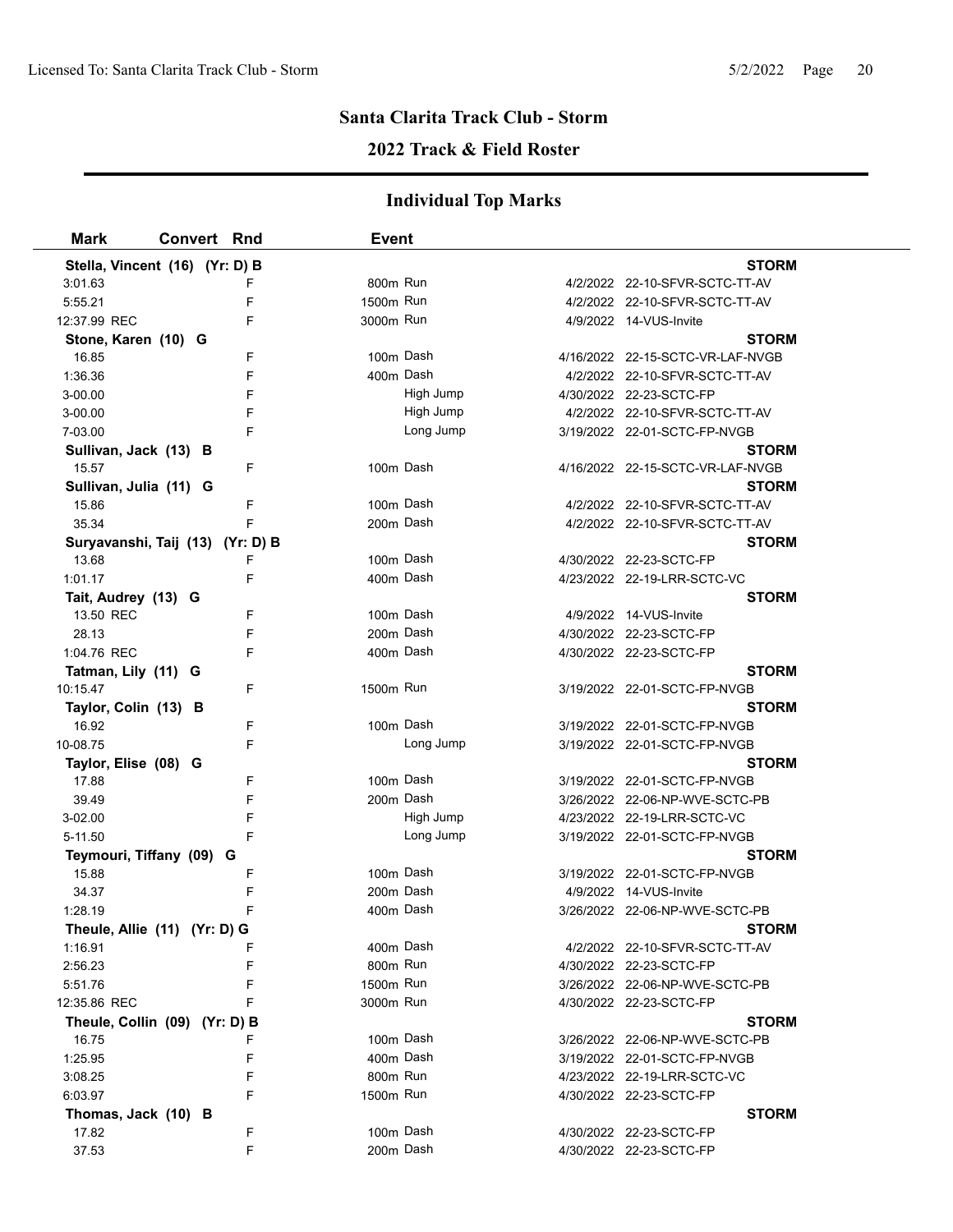### **2022 Track & Field Roster**

| <b>Mark</b>            | <b>Convert Rnd</b>     | <b>Event</b> |           |                                  |
|------------------------|------------------------|--------------|-----------|----------------------------------|
| Thomas, Jack (10) B    |                        |              |           | <b>STORM</b>                     |
| 3-04.00                | F                      |              | High Jump | 4/16/2022 22-15-SCTC-VR-LAF-NVGB |
| 3-04.00                | F                      |              | High Jump | 4/30/2022 22-23-SCTC-FP          |
| 3-04.00                | F                      |              | High Jump | 4/2/2022 22-10-SFVR-SCTC-TT-AV   |
| 3-04.00                | F                      |              | High Jump | 3/26/2022 22-06-NP-WVE-SCTC-PB   |
|                        | Thomas, Madison (13) G |              |           | <b>STORM</b>                     |
| 15.37                  | F                      | 100m Dash    |           | 3/19/2022 22-01-SCTC-FP-NVGB     |
| 1:19.16                | F                      | 400m Dash    |           | 4/2/2022 22-10-SFVR-SCTC-TT-AV   |
|                        | Thomas, Ria Eva (04) G |              |           | <b>STORM</b>                     |
| 21.04                  | F                      | 100m Dash    |           | 4/30/2022 22-23-SCTC-FP          |
| 2:20.04                | F                      | 400m Dash    |           | 4/2/2022 22-10-SFVR-SCTC-TT-AV   |
| 4-09.50                | F                      |              | Long Jump | 3/19/2022 22-01-SCTC-FP-NVGB     |
| Thomas, Savannah (04)  | G                      |              |           | <b>STORM</b>                     |
| 24.22                  | F                      | 100m Dash    |           | 4/16/2022 22-15-SCTC-VR-LAF-NVGB |
| 2:11.18                | F                      | 400m Dash    |           | 3/19/2022 22-01-SCTC-FP-NVGB     |
| 4-02.00                | F                      |              | Long Jump | 3/19/2022 22-01-SCTC-FP-NVGB     |
| Thompson, Kellynn (10) | G                      |              |           | STORM                            |
| 14.50                  | F                      | 100m Dash    |           | 3/19/2022 22-01-SCTC-FP-NVGB     |
| 29.70 REC              | F                      | 200m Dash    |           | 4/9/2022 14-VUS-Invite           |
| 11-02.00               | F                      |              | Long Jump | 4/2/2022 22-10-SFVR-SCTC-TT-AV   |
| Trejo, Emily (06) G    |                        |              |           | STORM                            |
| 22.43                  | F                      | 100m Dash    |           | 3/26/2022 22-06-NP-WVE-SCTC-PB   |
| 2:03.35                | F                      | 400m Dash    |           | 4/23/2022 22-19-LRR-SCTC-VC      |
| 5-03.25                | F                      |              | Long Jump | 4/23/2022 22-19-LRR-SCTC-VC      |
| Trejo, Sara (10) G     |                        |              |           | <b>STORM</b>                     |
| 16.47                  | F                      | 100m Dash    |           | 3/26/2022 22-06-NP-WVE-SCTC-PB   |
| 1:24.11                | F                      | 400m Dash    |           | 4/16/2022 22-15-SCTC-VR-LAF-NVGB |
| 1:24.11                | F                      | 400m Dash    |           | 3/26/2022 22-06-NP-WVE-SCTC-PB   |
| Tursi, Zackary (08) B  |                        |              |           | <b>STORM</b>                     |
| 17.47                  | F                      | 100m Dash    |           | 4/16/2022 22-15-SCTC-VR-LAF-NVGB |
| 38.41                  | F                      | 200m Dash    |           | 4/16/2022 22-15-SCTC-VR-LAF-NVGB |
| 1:29.38                | F                      | 400m Dash    |           | 4/30/2022 22-23-SCTC-FP          |
| 7-08.25                | F                      |              | Long Jump | 4/23/2022 22-19-LRR-SCTC-VC      |
| Vanegas, Ryan (05) B   |                        |              |           | <b>STORM</b>                     |
| 21.80                  | P                      | 100m Dash    |           | 4/9/2022 14-VUS-Invite           |
| 47.24                  | F                      | 200m Dash    |           | 4/9/2022 14-VUS-Invite           |
| 1:38.43                | F                      | 400m Dash    |           | 4/30/2022 22-23-SCTC-FP          |
| 3:39.35                | F                      | 800m Run     |           | 4/30/2022 22-23-SCTC-FP          |
| 3-06.50                | F                      |              | Long Jump | 3/19/2022 22-01-SCTC-FP-NVGB     |
| Van, Kacey (11) B      |                        |              |           | <b>STORM</b>                     |
| 15.14                  | F                      | 100m Dash    |           | 4/16/2022 22-15-SCTC-VR-LAF-NVGB |
| 31.79                  | F                      | 200m Dash    |           | 4/9/2022 14-VUS-Invite           |
| Vatcher, Sierra (09) G |                        |              |           | <b>STORM</b>                     |
| 19.69                  | F                      | 100m Dash    |           | 4/30/2022 22-23-SCTC-FP          |
| 41.89                  | F                      | 200m Dash    |           | 4/30/2022 22-23-SCTC-FP          |
| 6-08.00                | F                      |              | Long Jump | 4/2/2022 22-10-SFVR-SCTC-TT-AV   |
| Villar, Gavin (13) B   |                        | 100m Dash    |           | <b>STORM</b>                     |
| 15.49                  | F                      |              |           | 4/30/2022 22-23-SCTC-FP          |
| 34.71                  | F                      | 200m Dash    |           | 4/23/2022 22-19-LRR-SCTC-VC      |